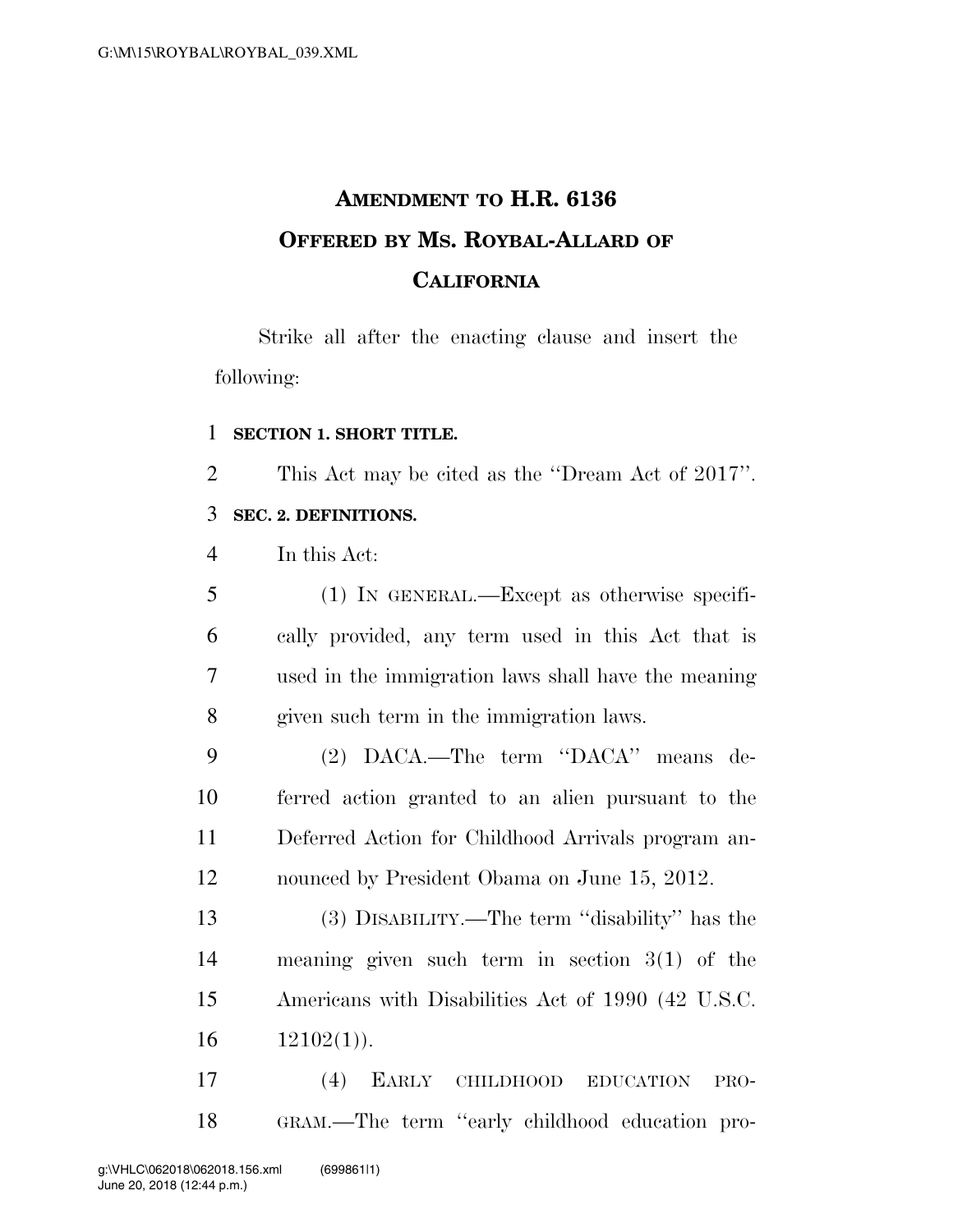gram'' has the meaning given such term in section

 103 of the Higher Education Act of 1965 (20 U.S.C. 1003). (5) ELEMENTARY SCHOOL; HIGH SCHOOL; SEC- ONDARY SCHOOL.—The terms ''elementary school'', ''high school'', and ''secondary school'' have the meanings given such terms in section 8101 of the Elementary and Secondary Education Act of 1965 (20 U.S.C. 7801). (6) IMMIGRATION LAWS.—The term ''immigra- tion laws'' has the meaning given such term in sec- tion  $101(a)(17)$  of the Immigration and Nationality Act (8 U.S.C. 1101(a)(17)). (7) INSTITUTION OF HIGHER EDUCATION.—The term ''institution of higher education''— (A) except as provided in subparagraph (B), has the meaning given such term in section 102 of the Higher Education Act of 1965 (20 U.S.C. 1002); and (B) does not include an institution of high- er education outside of the United States. 22 (8) PERMANENT RESIDENT STATUS ON A CON-

 DITIONAL BASIS.—The term ''permanent resident status on a conditional basis'' means status as an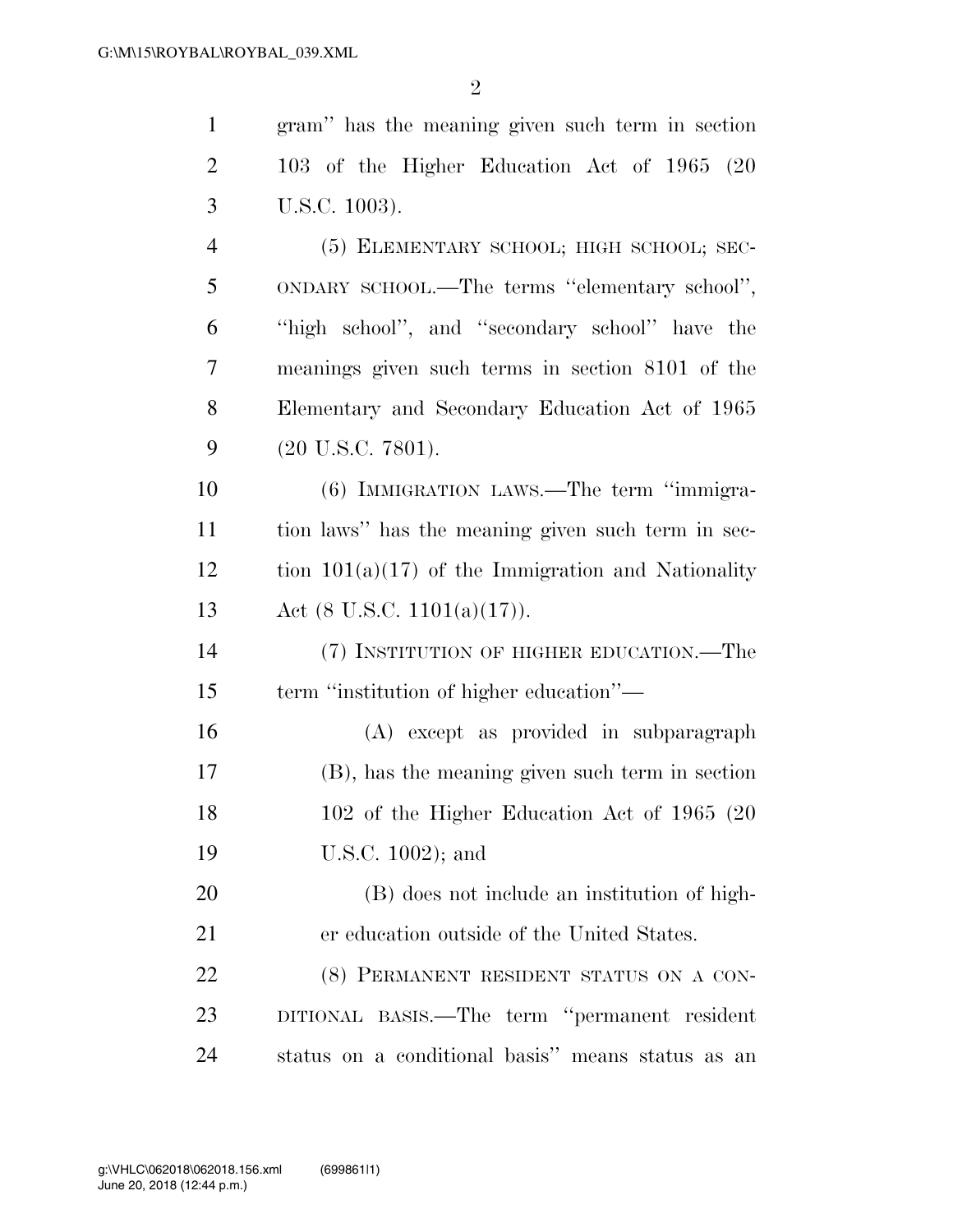| $\mathbf{1}$   | alien lawfully admitted for permanent residence on          |
|----------------|-------------------------------------------------------------|
| $\overline{2}$ | a conditional basis under this Act.                         |
| 3              | $(9)$ POVERTY LINE.—The term "poverty line"                 |
| $\overline{4}$ | has the meaning given such term in section 673 of           |
| 5              | the Community Services Block Grant Act (42 U.S.C.           |
| 6              | 9902).                                                      |
| 7              | $(10)$ SECRETARY.—Except as otherwise specifi-              |
| 8              | cally provided, the term "Secretary" means the Sec-         |
| 9              | retary of Homeland Security.                                |
| 10             | (11) UNIFORMED SERVICES.—The term "Uni-                     |
| 11             | formed Services" has the meaning given the term             |
| 12             | "uniformed services" in section $101(a)$ of title 10,       |
|                |                                                             |
| 13             | United States Code.                                         |
| 14             | SEC. 3. PERMANENT RESIDENT STATUS ON A CONDITIONAL          |
| 15             | BASIS FOR CERTAIN LONG-TERM RESIDENTS                       |
| 16             | WHO ENTERED THE UNITED STATES AS CHIL-                      |
| 17             | DREN.                                                       |
| 18             | (a) CONDITIONAL BASIS FOR STATUS.—Notwith-                  |
| 19             | standing any other provision of law, an alien shall be con- |
| 20             | sidered, at the time of obtaining the status of an alien    |
| 21             | lawfully admitted for permanent residence under this sec-   |
| 22             | tion, to have obtained such status on a conditional basis   |
| 23             | subject to the provisions under this Act.                   |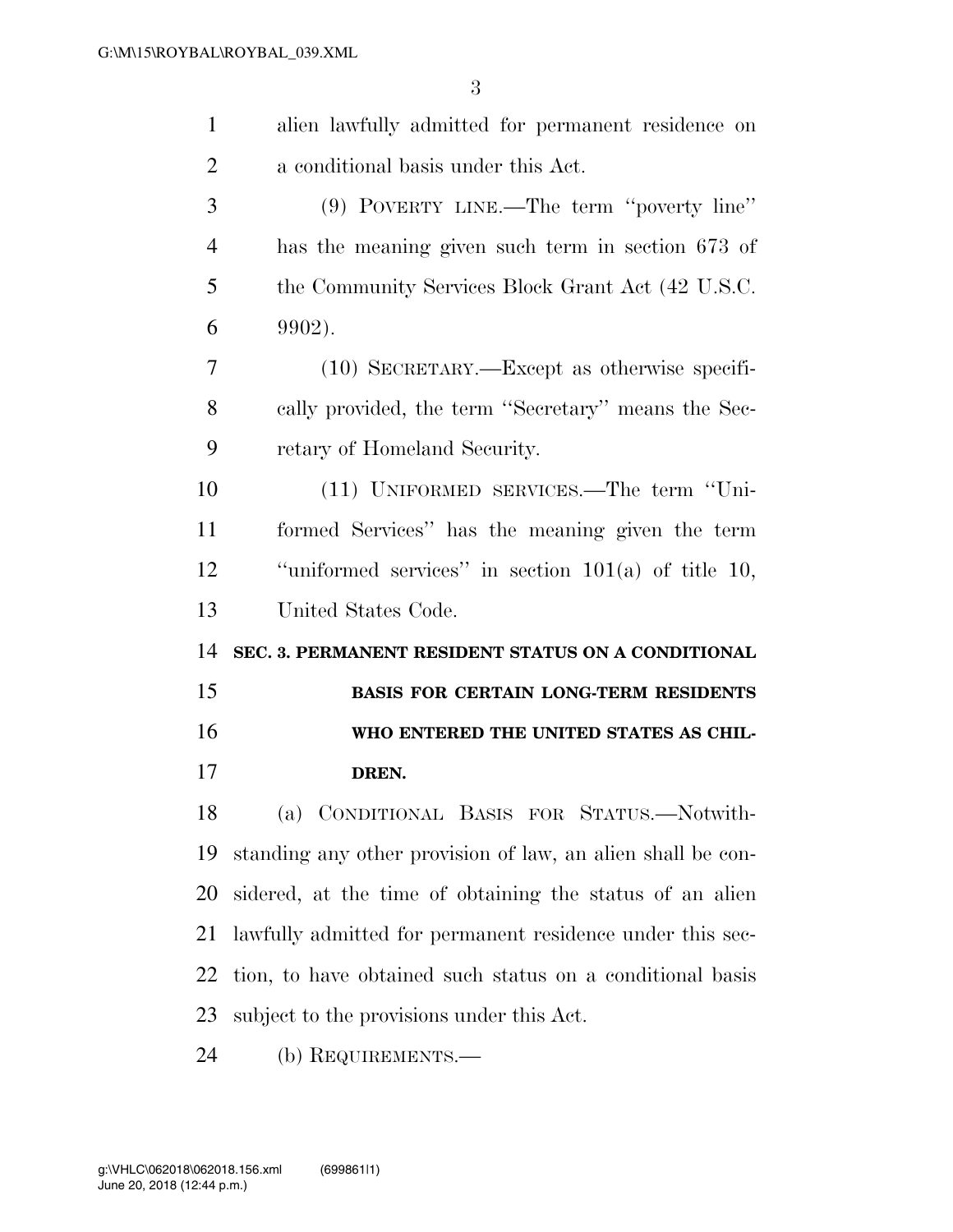| $\mathbf{1}$   | (1) IN GENERAL.—Notwithstanding any other             |
|----------------|-------------------------------------------------------|
| $\overline{c}$ | provision of law, the Secretary shall cancel the re-  |
| 3              | moval of, and adjust to the status of an alien law-   |
| $\overline{4}$ | fully admitted for permanent residence on a condi-    |
| 5              | tional basis, an alien who is inadmissible or deport- |
| 6              | able from the United States or is in temporary pro-   |
| 7              | tected status under section 244 of the Immigration    |
| 8              | and Nationality Act $(8 \text{ U.S.C. } 1254a)$ , if— |
| 9              | (A) the alien has been continuously phys-             |
| 10             | ically present in the United States since the         |
| 11             | date that is 4 years before the date of the en-       |
| 12             | actment of this Act;                                  |
| 13             | (B) the alien was younger than 18 years of            |
| 14             | age on the date on which the alien initially en-      |
| 15             | tered the United States;                              |
| 16             | $(C)$ subject to paragraphs $(2)$ and $(3)$ , the     |
| 17             | alien—                                                |
| 18             | (i) is not inadmissible under para-                   |
| 19             | graph (2), (3), (6)(E), (6)(G), (8),                  |
| 20             | $(10)(A), (10)(C),$ or $(10)(D)$ of section           |
| 21             | $212(a)$ of the Immigration and Nationality           |
| 22             | Act $(8 \text{ U.S.C. } 1182(a));$                    |
| 23             | (ii) has not ordered, incited, assisted,              |
| 24             | or otherwise participated in the persecution          |
| 25             | of any person on account of race, religion,           |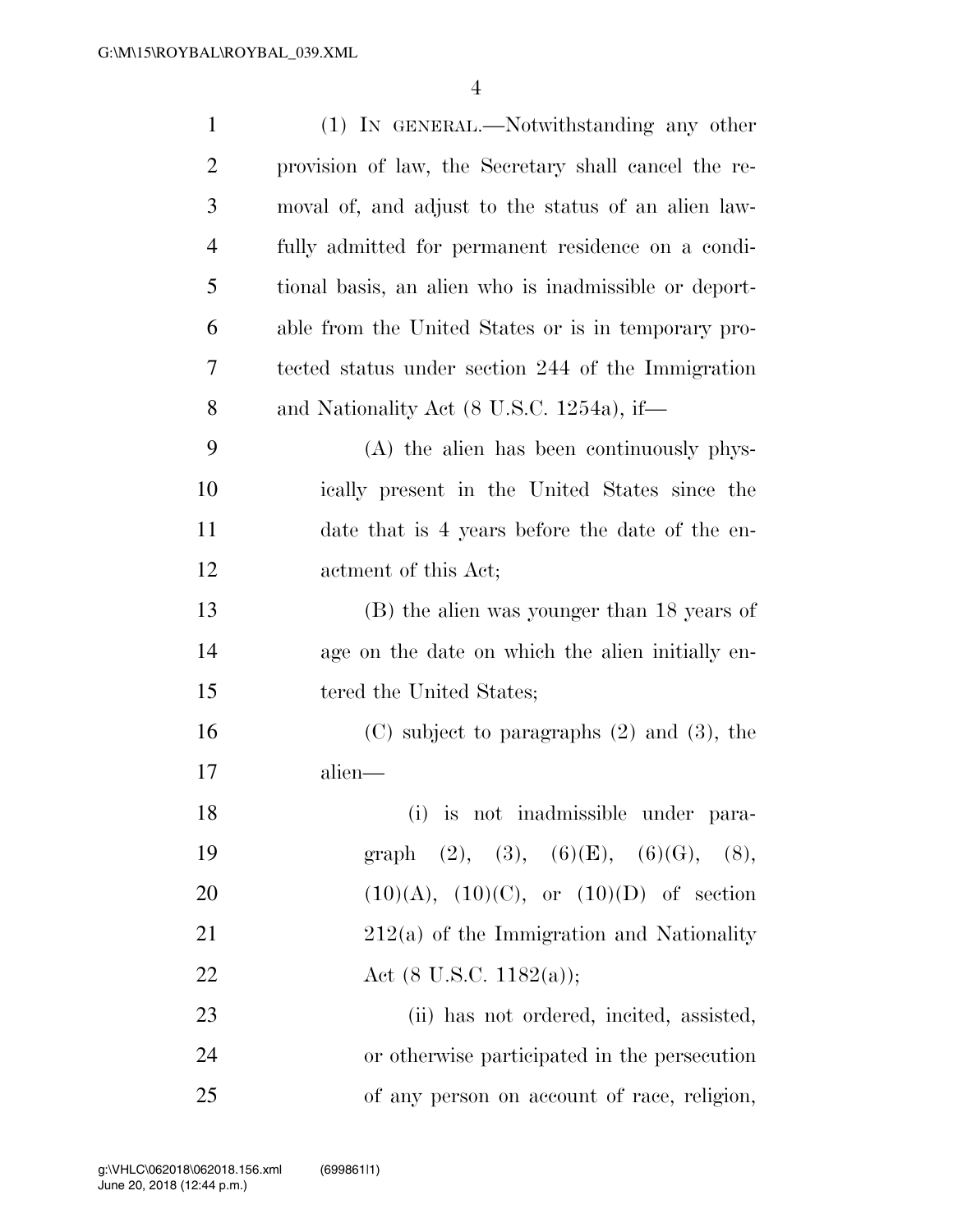| $\mathbf{1}$   | nationality, membership in a particular so- |
|----------------|---------------------------------------------|
| $\overline{2}$ | eial group, or political opinion; and       |
| 3              | (iii) has not been convicted of—            |
| $\overline{4}$ | (I) any offense under Federal or            |
| 5              | State law, other than a State offense       |
| 6              | for which an essential element is the       |
| 7              | alien's immigration status, that is         |
| 8              | punishable by a maximum term of im-         |
| 9              | prisonment of more than 1 year; or          |
| 10             | (II) three or more offenses under           |
| 11             | Federal or State law, other than State      |
| 12             | offenses for which an essential ele-        |
| 13             | ment is the alien's immigration sta-        |
| 14             | tus, for which the alien was convicted      |
| 15             | on different dates for each of the 3 of-    |
| 16             | fenses and imprisoned for an aggre-         |
| 17             | gate of 90 days or more; and                |
| 18             | (D) the alien—                              |
| 19             | (i) has been admitted to an institution     |
| 20             | of higher education;                        |
| 21             | (ii) has earned a high school diploma       |
| 22             | or a commensurate alternative award from    |
| 23             | a public or private high school, or has ob- |
| 24             | tained a general education development      |
| 25             | certificate recognized under State law or a |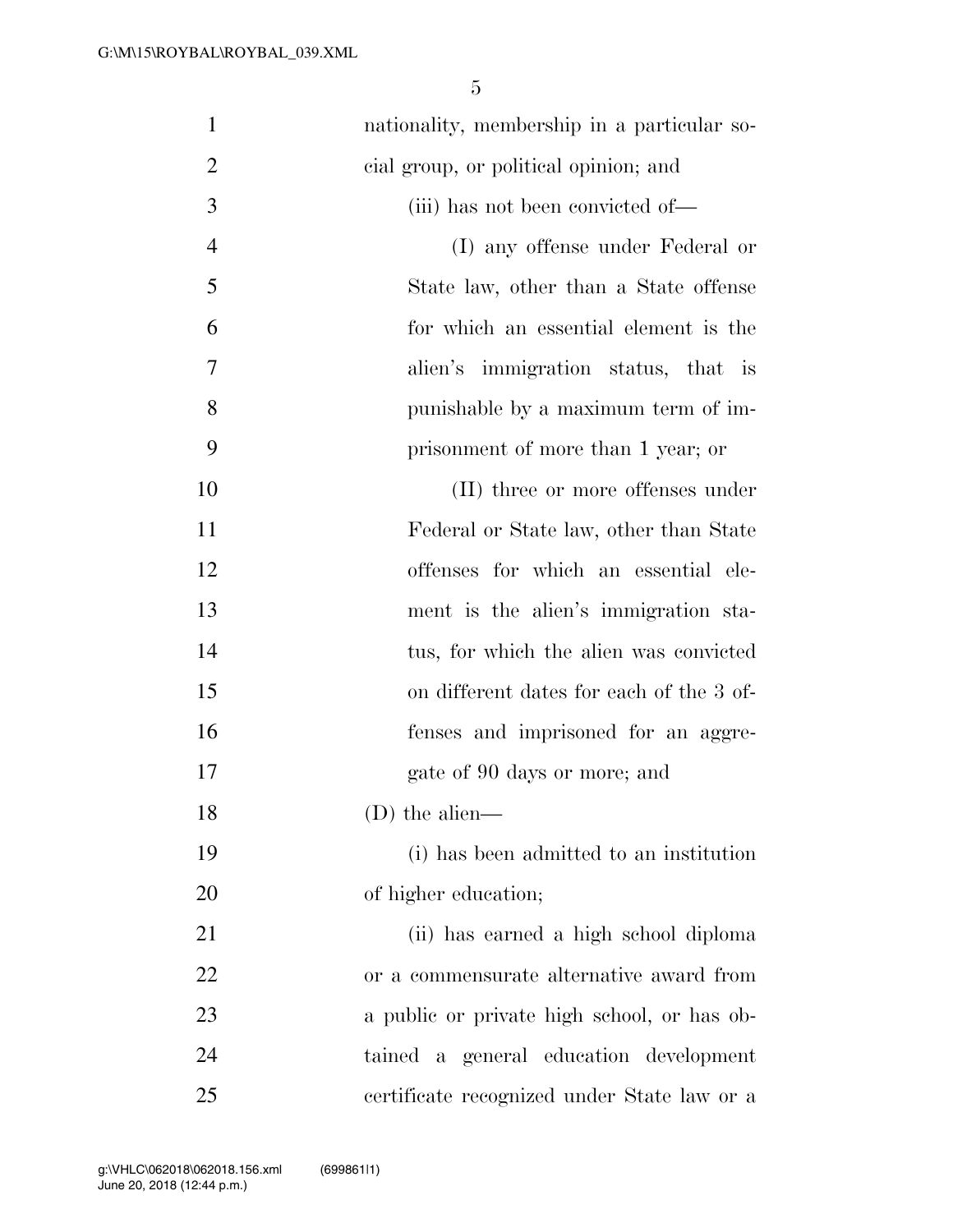| $\mathbf{1}$   | high school equivalency diploma in the                      |
|----------------|-------------------------------------------------------------|
| $\overline{2}$ | United States; or                                           |
| 3              | (iii) is enrolled in secondary school or                    |
| $\overline{4}$ | in an education program assisting students                  |
| 5              | $in-$                                                       |
| 6              | obtaining a regular high<br>(I)                             |
| $\overline{7}$ | school diploma or its recognized equiv-                     |
| 8              | alent under State law; or                                   |
| 9              | (II) in passing a general edu-                              |
| 10             | cational development exam, a high                           |
| 11             | school equivalence diploma examina-                         |
| 12             | tion, or other similar State-authorized                     |
| 13             | exam.                                                       |
| 14             | (2) WAIVER.—With respect to any benefit                     |
| 15             | under this Act, the Secretary may waive the grounds         |
| 16             | of inadmissibility under paragraph $(2)$ , $(6)(E)$ ,       |
| 17             | $(6)(G)$ , or $(10)(D)$ of section $212(a)$ of the Immigra- |
| 18             | tion and Nationality Act (8 U.S.C. 1182(a)) for hu-         |
| 19             | manitarian purposes or family unity or if the waiver        |
| 20             | is otherwise in the public interest.                        |
| 21             | (3)<br>TREATMENT<br>OF<br><b>EXPUNGED</b><br>CONVIC-        |
| 22             | TIONS.—An expunged conviction shall not automati-           |
| 23             | cally be treated as an offense under paragraph (1).         |
| 24             | The Secretary shall evaluate expunged convictions           |
| 25             | on a case-by-case basis according to the nature and         |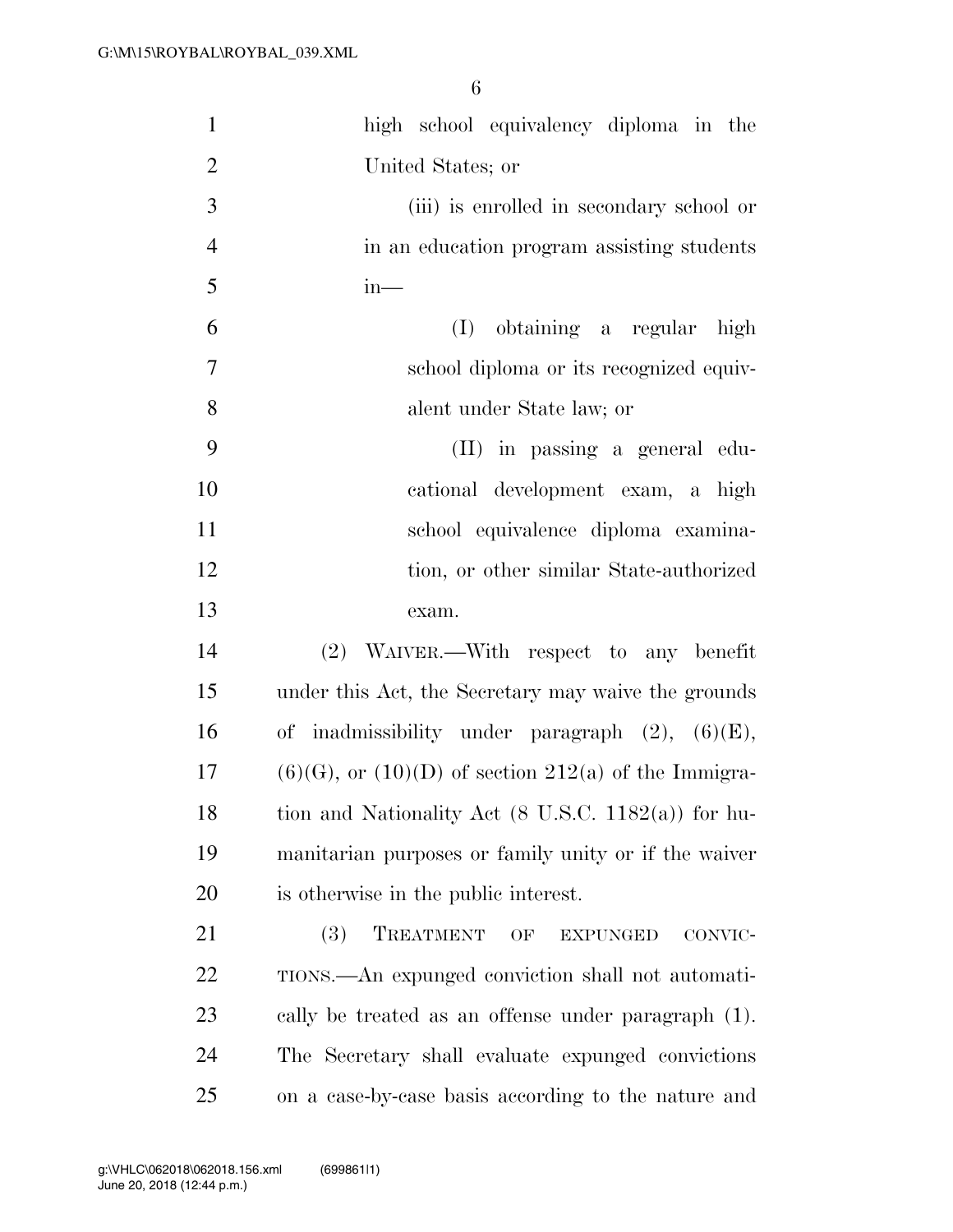severity of the offense to determine whether, under the particular circumstances, the Secretary deter- mines that the alien should be eligible for cancella- tion of removal, adjustment to permanent resident status on a conditional basis, or other adjustment of status.

 (4) DACA RECIPIENTS.—The Secretary shall cancel the removal of, and adjust to the status of an alien lawfully admitted for permanent residence on a conditional basis, an alien who was granted DACA unless the alien has engaged in conduct since the alien was granted DACA that would make the alien ineligible for DACA.

14 (5) APPLICATION FEE.

 (A) IN GENERAL.—The Secretary may re- quire an alien applying for permanent resident status on a conditional basis under this section to pay a reasonable fee that is commensurate with the cost of processing the application.

 (B) EXEMPTION.—An applicant may be exempted from paying the fee required under 22 subparagraph (A) if the alien—

23 (i)(I) is younger than 18 years of age; (II) received total income, during the 12-month period immediately preceding the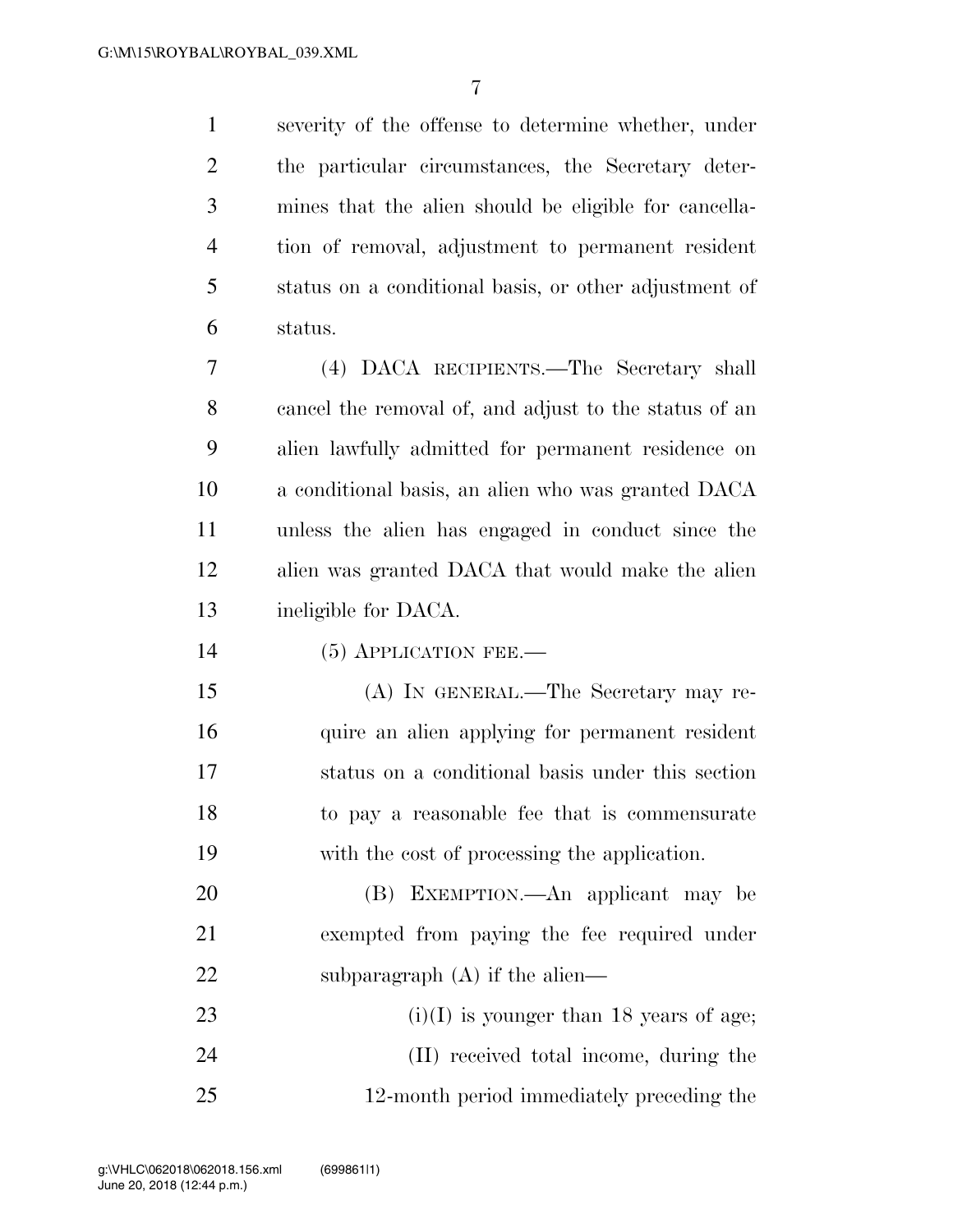| $\mathbf{1}$   | date on which the alien files an application   |
|----------------|------------------------------------------------|
| $\overline{2}$ | under this section, that is less than 150      |
| 3              | percent of the poverty line; and               |
| $\overline{4}$ | (III) is in foster care or otherwise           |
| 5              | lacking any parental or other familial sup-    |
| 6              | port;                                          |
| 7              | (ii) is younger than 18 years of age           |
| 8              | and is homeless;                               |
| 9              | $(iii)(I)$ cannot care for himself or her-     |
| 10             | self because of a serious, chronic disability; |
| 11             | and                                            |
| 12             | (II) received total income, during the         |
| 13             | 12-month period immediately preceding the      |
| 14             | date on which the alien files an application   |
| 15             | under this section, that is less than 150      |
| 16             | percent of the poverty line; or                |
| $17\,$         | $(iv)(I)$ during the 12-month period im-       |
| 18             | mediately preceding the date on which the      |
| 19             | alien files an application under this sec-     |
| 20             | tion, accumulated $$10,000$ or more in debt    |
| 21             | as a result of unreimbursed medical ex-        |
| 22             | penses incurred by the alien or an imme-       |
| 23             | diate family member of the alien; and          |
| 24             | (II) received total income, during the         |
| 25             | 12-month period immediately preceding the      |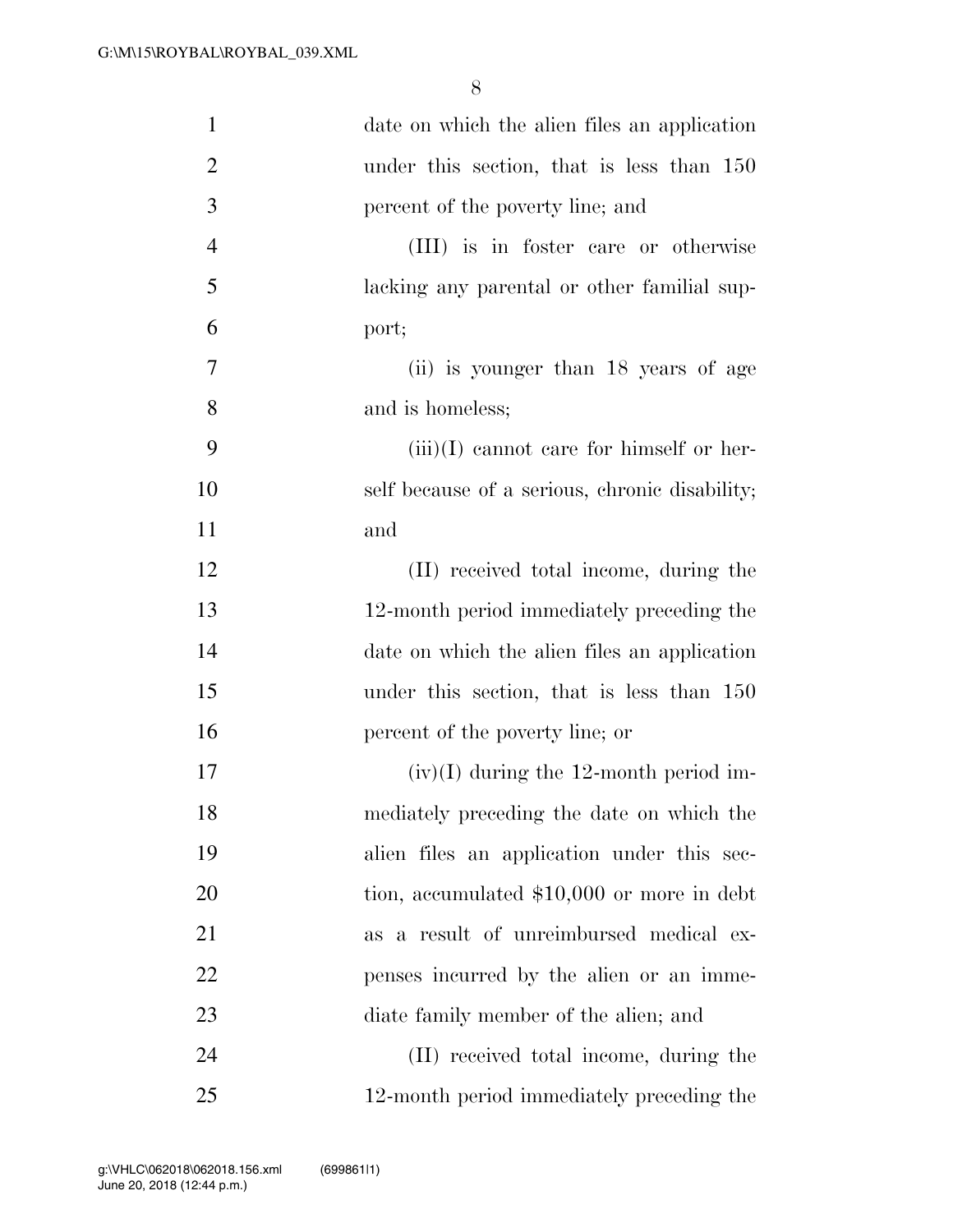| $\mathbf{1}$   | date on which the alien files an application           |
|----------------|--------------------------------------------------------|
| $\overline{2}$ | under this section, that is less than 150              |
| 3              | percent of the poverty line.                           |
| $\overline{4}$ | (6)<br>SUBMISSION OF BIOMETRIC AND<br>BIO-             |
| 5              | GRAPHIC DATA.-The Secretary may not grant an           |
| 6              | alien permanent resident status on a conditional       |
| 7              | basis under this section unless the alien submits bio- |
| 8              | metric and biographic data, in accordance with pro-    |
| 9              | cedures established by the Secretary. The Secretary    |
| 10             | shall provide an alternative procedure for aliens who  |
| 11             | are unable to provide such biometric or biographic     |
| 12             | data because of a physical impairment.                 |
| 13             | (7) BACKGROUND CHECKS.                                 |
| 14             | (A)<br>REQUIREMENT FOR BACKGROUND                      |
| 15             | CHECKS.—The Secretary shall utilize biometric,         |
| 16             | biographic, and other data that the Secretary          |
| 17             | determines appropriate—                                |
| 18             | (i) to conduct security and law en-                    |
| 19             | forcement background checks of an alien                |
| 20             | seeking permanent resident status on a                 |
| 21             | conditional basis under this section; and              |
|                |                                                        |

 criminal, national security, or other factor that would render the alien ineligible for such status.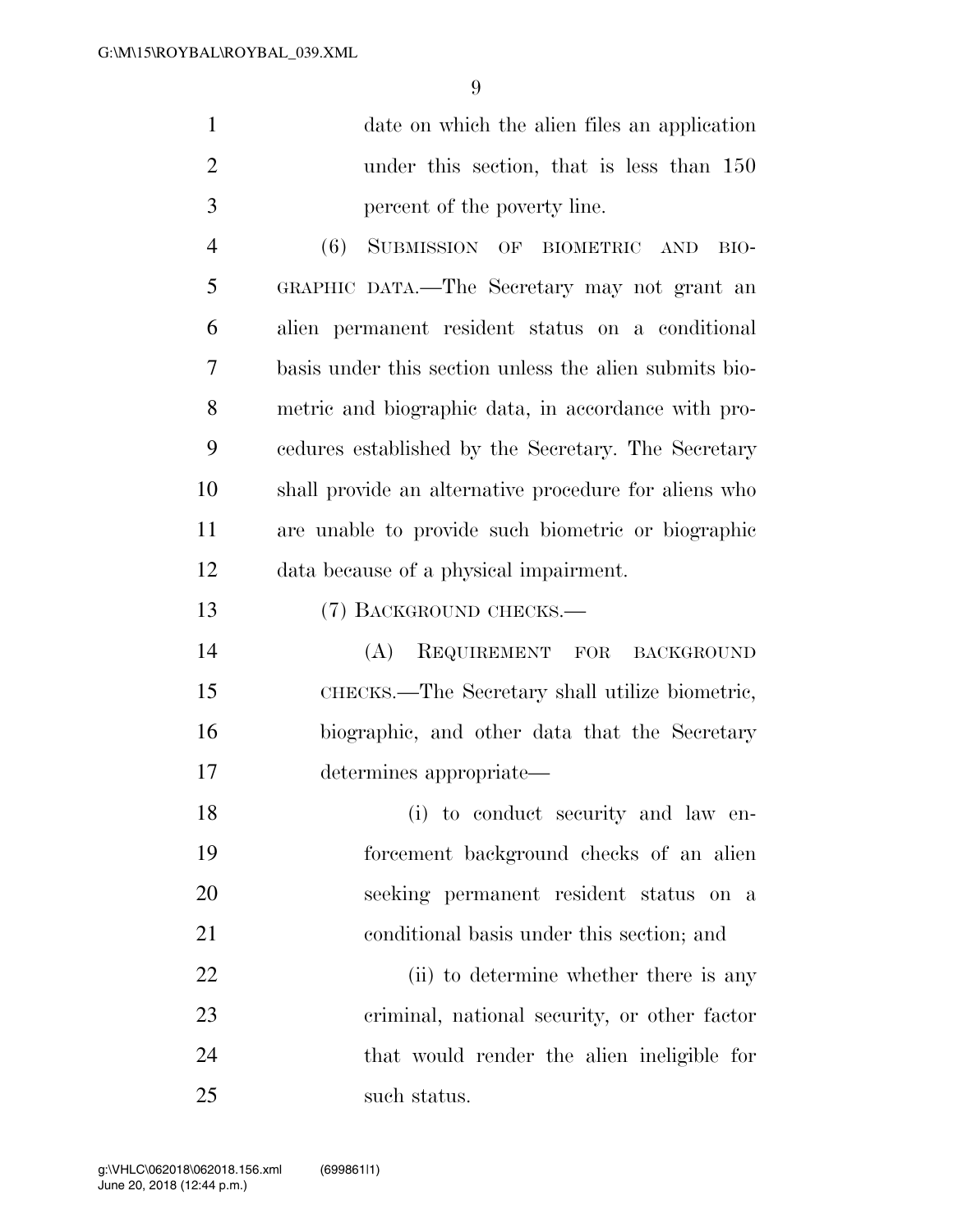| $\mathbf{1}$   | (B)<br>COMPLETION OF<br><b>BACKGROUND</b>             |
|----------------|-------------------------------------------------------|
| $\overline{2}$ | CHECKS.—The security and law enforcement              |
| 3              | background checks of an alien required under          |
| $\overline{4}$ | subparagraph (A) shall be completed, to the           |
| 5              | satisfaction of the Secretary, before the date on     |
| 6              | which the Secretary grants such alien perma-          |
| $\overline{7}$ | nent resident status on a conditional basis           |
| 8              | under this section.                                   |
| 9              | (8) MEDICAL EXAMINATION.-                             |
| 10             | (A) REQUIREMENT.—An alien applying for                |
| 11             | permanent resident status on a conditional            |
| 12             | basis under this section shall undergo a medical      |
| 13             | examination.                                          |
| 14             | (B) POLICIES AND PROCEDURES.—The                      |
| 15             | Secretary, with the concurrence of the Sec-           |
| 16             | retary of Health and Human Services, shall            |
| 17             | prescribe policies and procedures for the nature      |
| 18             | and timing of the examination required under          |
| 19             | subparagraph $(A)$ .                                  |
| 20             | (9) MILITARY SELECTIVE SERVICE.—An alien              |
| 21             | applying for permanent resident status on a condi-    |
| 22             | tional basis under this section shall establish that  |
| 23             | the alien has registered under the Military Selective |
| 24             | Service Act (50 U.S.C. 3801 et seq.), if the alien is |
| 25             | subject to registration under such Act.               |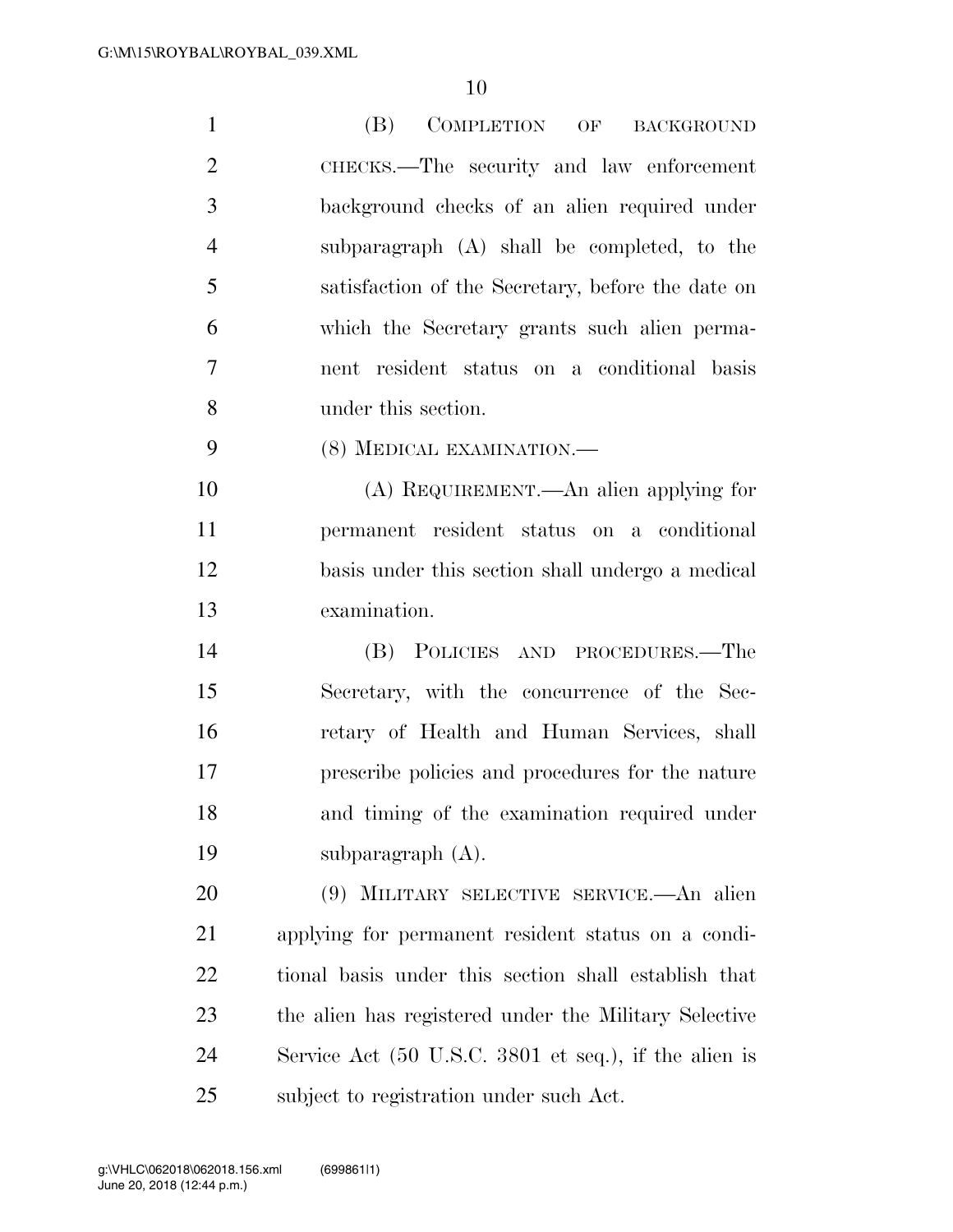| $\mathbf{1}$   | (c) DETERMINATION OF CONTINUOUS PRESENCE.-                  |
|----------------|-------------------------------------------------------------|
| $\overline{2}$ | (1) TERMINATION OF CONTINUOUS PERIOD.                       |
| 3              | Any period of continuous physical presence in the           |
| $\overline{4}$ | United States of an alien who applies for permanent         |
| 5              | resident status on a conditional basis under this sec-      |
| 6              | tion shall not terminate when the alien is served a         |
| 7              | notice to appear under section $239(a)$ of the Immi-        |
| 8              | gration and Nationality Act $(8 \text{ U.S.C. } 1229(a))$ . |
| 9              | (2) TREATMENT OF CERTAIN BREAKS IN PRES-                    |
| 10             | $ENCE$ .                                                    |
| 11             | (A) IN GENERAL.—Except as provided in                       |
| 12             | subparagraphs $(B)$ and $(C)$ , an alien shall be           |
| 13             | considered to have failed to maintain contin-               |
| 14             | uous physical presence in the United States                 |
| 15             | under subsection $(b)(1)(A)$ if the alien has de-           |
| 16             | parted from the United States for any period                |
| 17             | exceeding 90 days or for any periods, in the ag-            |
| 18             | gregate, exceeding 180 days.                                |
| 19             | (B) EXTENSIONS FOR EXTENUATING CIR-                         |
| 20             | CUMSTANCES.—The Secretary may extend the                    |
| 21             | time periods described in subparagraph (A) for              |
| 22             | an alien who demonstrates that the failure to               |
| 23             | timely return to the United States was due to               |
| 24             | extenuating circumstances beyond the alien's                |
| 25             | control, including the serious illness of the               |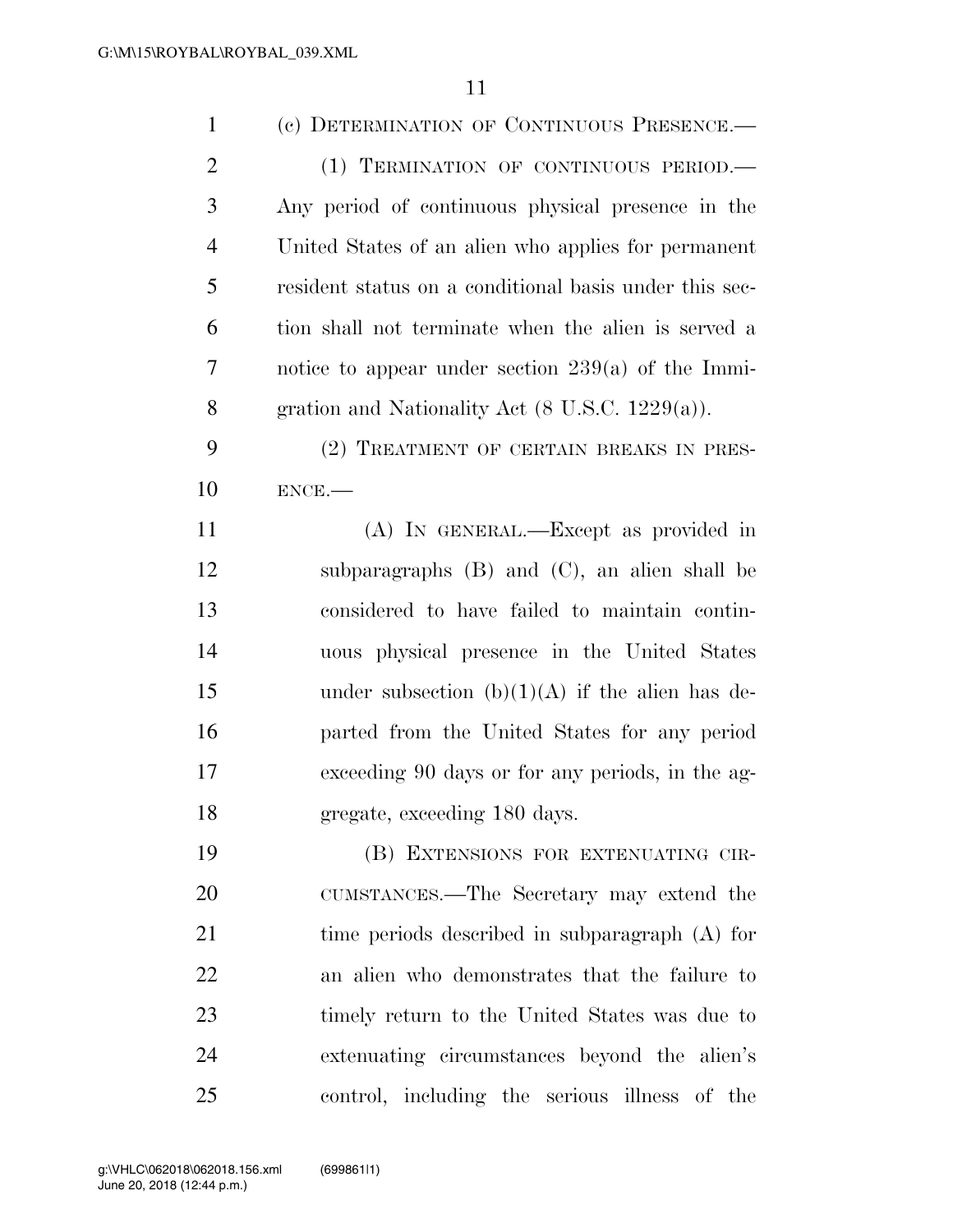| $\mathbf{1}$   | alien, or death or serious illness of a parent,           |
|----------------|-----------------------------------------------------------|
| $\overline{2}$ | grandparent, sibling, or child of the alien.              |
| 3              | (C) TRAVEL AUTHORIZED BY THE SEC-                         |
| $\overline{4}$ | RETARY.—Any period of travel outside of the               |
| 5              | United States by an alien that was authorized             |
| 6              | by the Secretary may not be counted toward                |
| 7              | any period of departure from the United States            |
| 8              | under subparagraph $(A)$ .                                |
| 9              | (d)<br>LIMITATION ON REMOVAL OF<br><b>CERTAIN</b>         |
| 10             | ALIENS.                                                   |
| 11             | (1) IN GENERAL.—The Secretary or the Attor-               |
| 12             | ney General may not remove an alien who appears           |
| 13             | prima facie eligible for relief under this section.       |
| 14             | (2) ALIENS SUBJECT TO REMOVAL.—The Sec-                   |
| 15             | retary shall provide a reasonable opportunity to          |
| 16             | apply for relief under this section to any alien who      |
| 17             | requests such an opportunity or who appears prima         |
| 18             | facie eligible for relief under this section if the alien |
| 19             | is in removal proceedings, is the subject of a final      |
| 20             | removal order, or is the subject of a voluntary depar-    |
| 21             | ture order.                                               |
| 22             | (3) CERTAIN ALIENS ENROLLED IN ELEMEN-                    |
| 23             | TARY OR SECONDARY SCHOOL.-                                |
|                |                                                           |
|                |                                                           |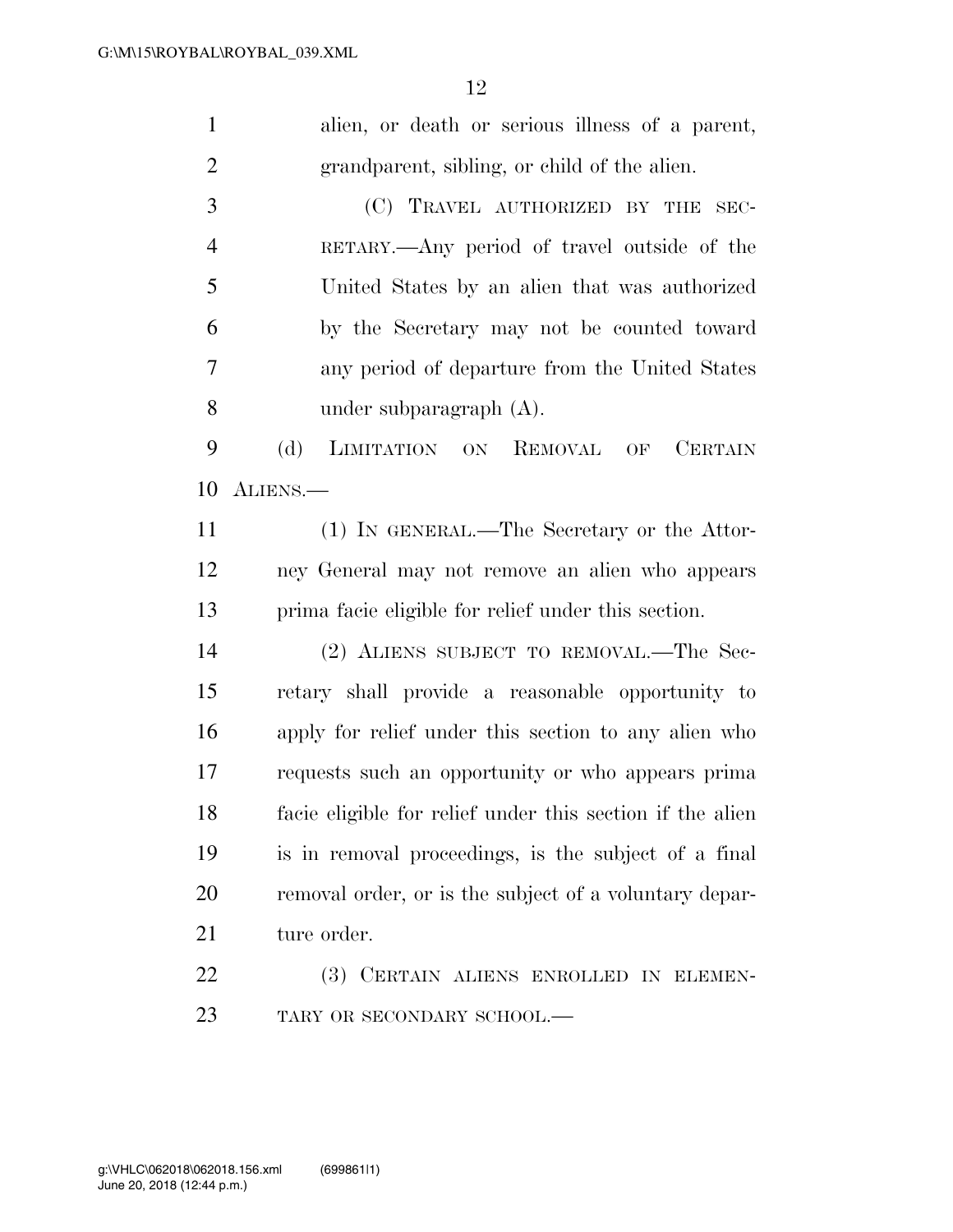| $\mathbf{1}$   | (A) STAY OF REMOVAL.—The Attorney               |
|----------------|-------------------------------------------------|
| $\overline{2}$ | General shall stay the removal proceedings of   |
| 3              | an alien who-                                   |
| $\overline{4}$ | (i) meets all the requirements under            |
| 5              | subparagraphs $(A)$ , $(B)$ , and $(C)$ of sub- |
| 6              | section (b) $(1)$ , subject to paragraphs $(2)$ |
| 7              | and $(3)$ of such subsection;                   |
| 8              | (ii) is at least 5 years of age; and            |
| 9              | (iii) is enrolled in an elementary              |
| 10             | school, a secondary school, or an early         |
| 11             | childhood education program.                    |
| 12             | (B) COMMENCEMENT OF REMOVAL PRO-                |
| 13             | CEEDINGS.—The Secretary may not commence        |
| 14             | removal proceedings for an alien described in   |
| 15             | subparagraph $(A)$ .                            |
| 16             | (C) EMPLOYMENT.—An alien whose re-              |
| 17             | moval is stayed pursuant to subparagraph $(A)$  |
| 18             | or who may not be placed in removal pro-        |
| 19             | ceedings pursuant to subparagraph (B) shall,    |
| 20             | upon application to the Secretary, be granted   |
| 21             | an employment authorization document.           |
| 22             | (D) LIFT OF STAY.—The Secretary or At-          |
| 23             | torney General may not lift the stay granted to |
| 24             | an alien under subparagraph (A) unless the      |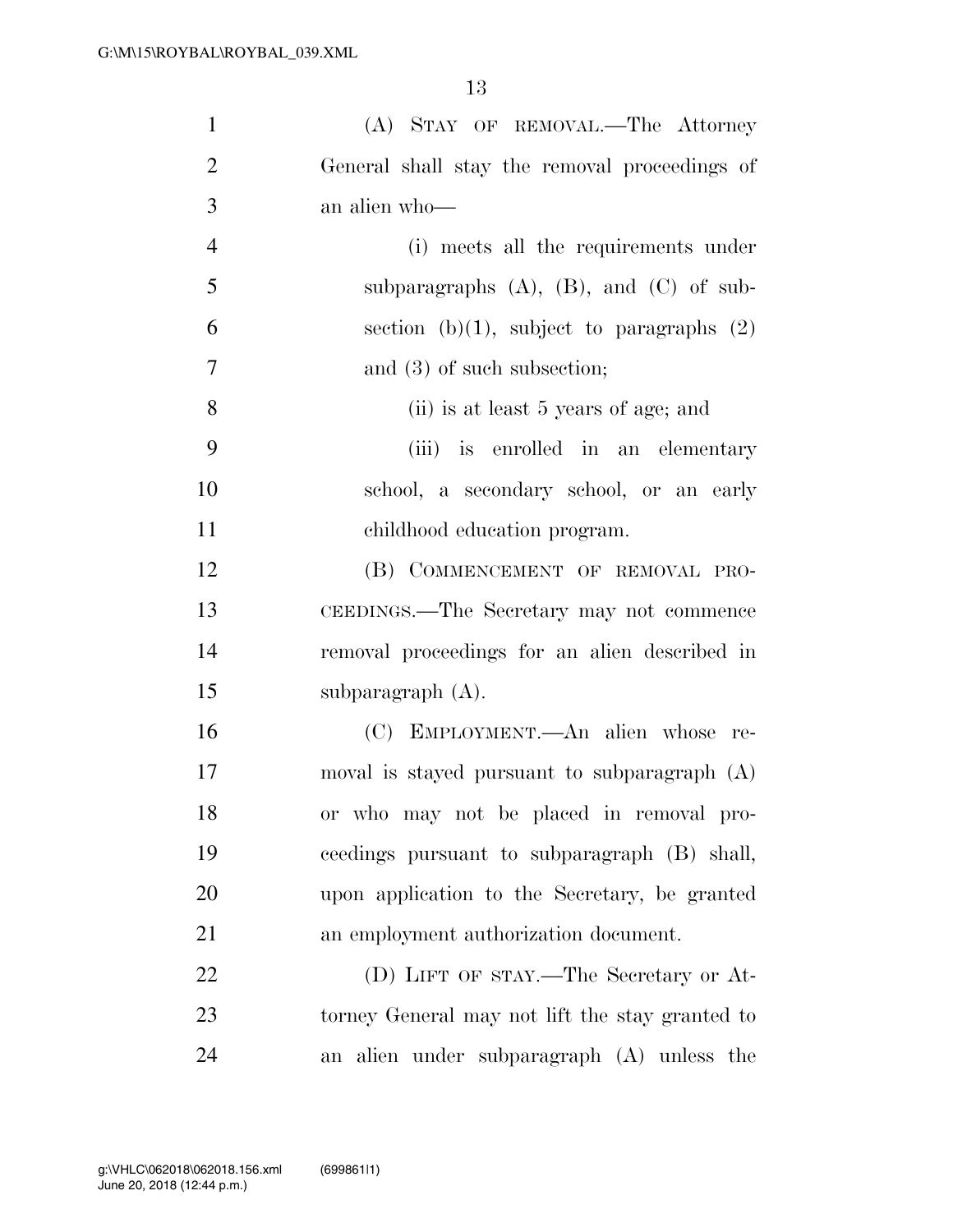alien ceases to meet the requirements under 2 such subparagraph.

 (e) EXEMPTION FROM NUMERICAL LIMITATIONS.— Nothing in this section or in any other law may be con- strued to apply a numerical limitation on the number of aliens who may be granted permanent resident status on a conditional basis under this Act.

### **SEC. 4. TERMS OF PERMANENT RESIDENT STATUS ON A CONDITIONAL BASIS.**

 (a) PERIOD OF STATUS.—Permanent resident status on a conditional basis is—

 (1) valid for a period of 8 years, unless such pe-riod is extended by the Secretary; and

 (2) subject to termination under subsection (c). (b) NOTICE OF REQUIREMENTS.—At the time an alien obtains permanent resident status on a conditional basis, the Secretary shall provide notice to the alien re- garding the provisions of this Act and the requirements to have the conditional basis of such status removed.

 (c) TERMINATION OF STATUS.—The Secretary may terminate the permanent resident status on a conditional basis of an alien only if the Secretary—

 (1) determines that the alien ceases to meet the requirements under paragraph (1)(C) of section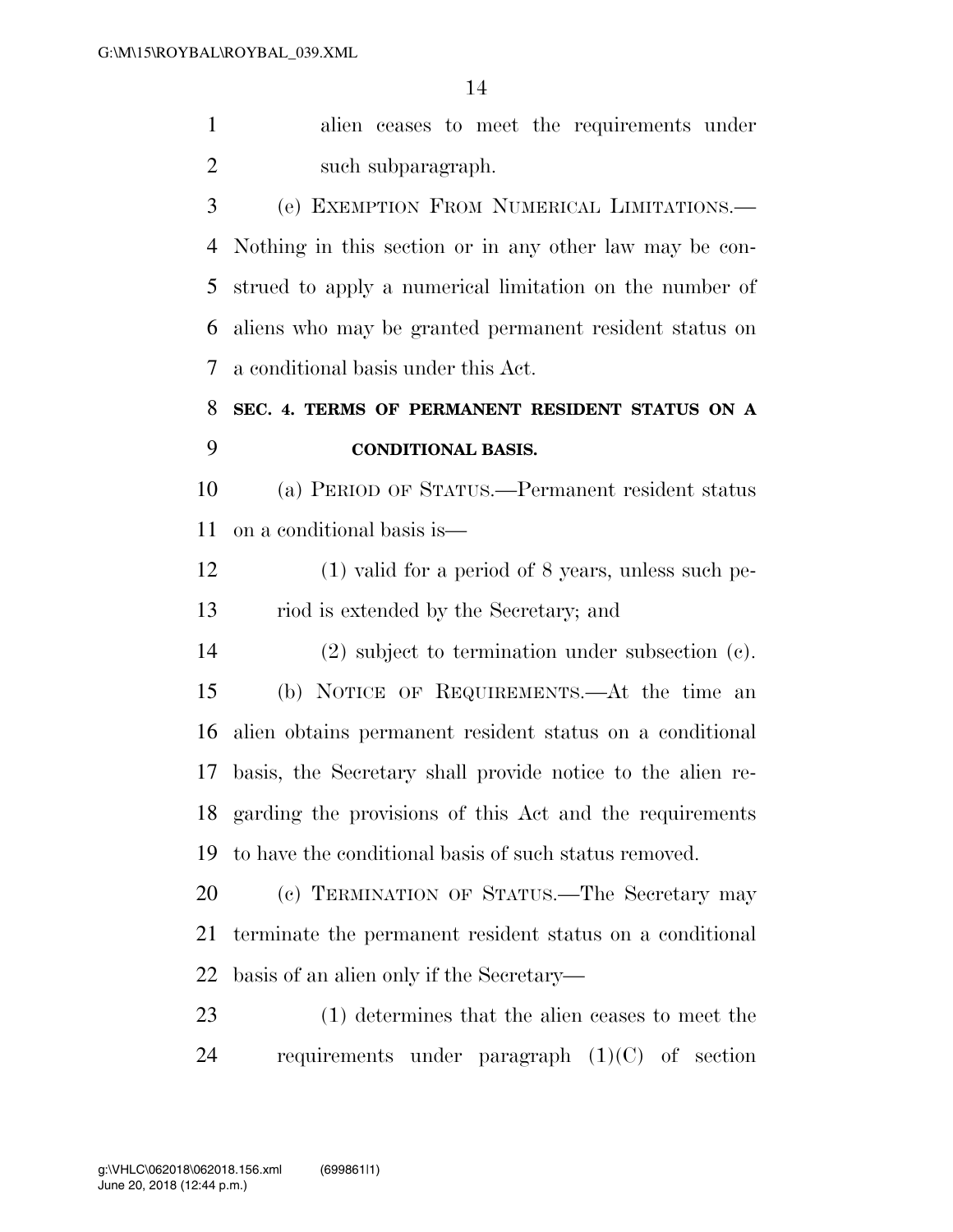| $\mathbf{1}$   | $3(b)$ , subject to paragraphs $(2)$ and $(3)$ of that sec- |
|----------------|-------------------------------------------------------------|
| $\overline{2}$ | tion; and                                                   |
| 3              | $(2)$ prior to the termination, provides the                |
| $\overline{4}$ | alien—                                                      |
| 5              | (A) notice of the proposed termination;                     |
| 6              | and                                                         |
| 7              | (B) the opportunity for a hearing to pro-                   |
| 8              | vide evidence that the alien meets such require-            |
| 9              | ments or otherwise contest the termination.                 |
| 10             | (d) RETURN TO PREVIOUS IMMIGRATION STATUS.—                 |
| 11             | (1) IN GENERAL.—Except as provided in para-                 |
| 12             | graph (2), an alien whose permanent resident status         |
| 13             | on a conditional basis expires under subsection             |
| 14             | $(a)(1)$ or is terminated under subsection (c) or           |
| 15             | whose application for such status is denied shall re-       |
| 16             | turn to the immigration status that the alien had           |
| 17             | immediately before receiving permanent resident sta-        |
| 18             | tus on a conditional basis or applying for such sta-        |
| 19             | tus, as appropriate.                                        |
| 20             | SPECIAL RULE<br>(2)<br>FOR<br>TEMPORARY<br>PRO-             |
| 21             | TECTED STATUS.—An alien whose permanent resi-               |
| 22             | dent status on a conditional basis expires under sub-       |
| 23             | section (a)(1) or is terminated under subsection (c)        |
| 24             | or whose application for such status is denied and          |
| 25             | who had temporary protected status under section            |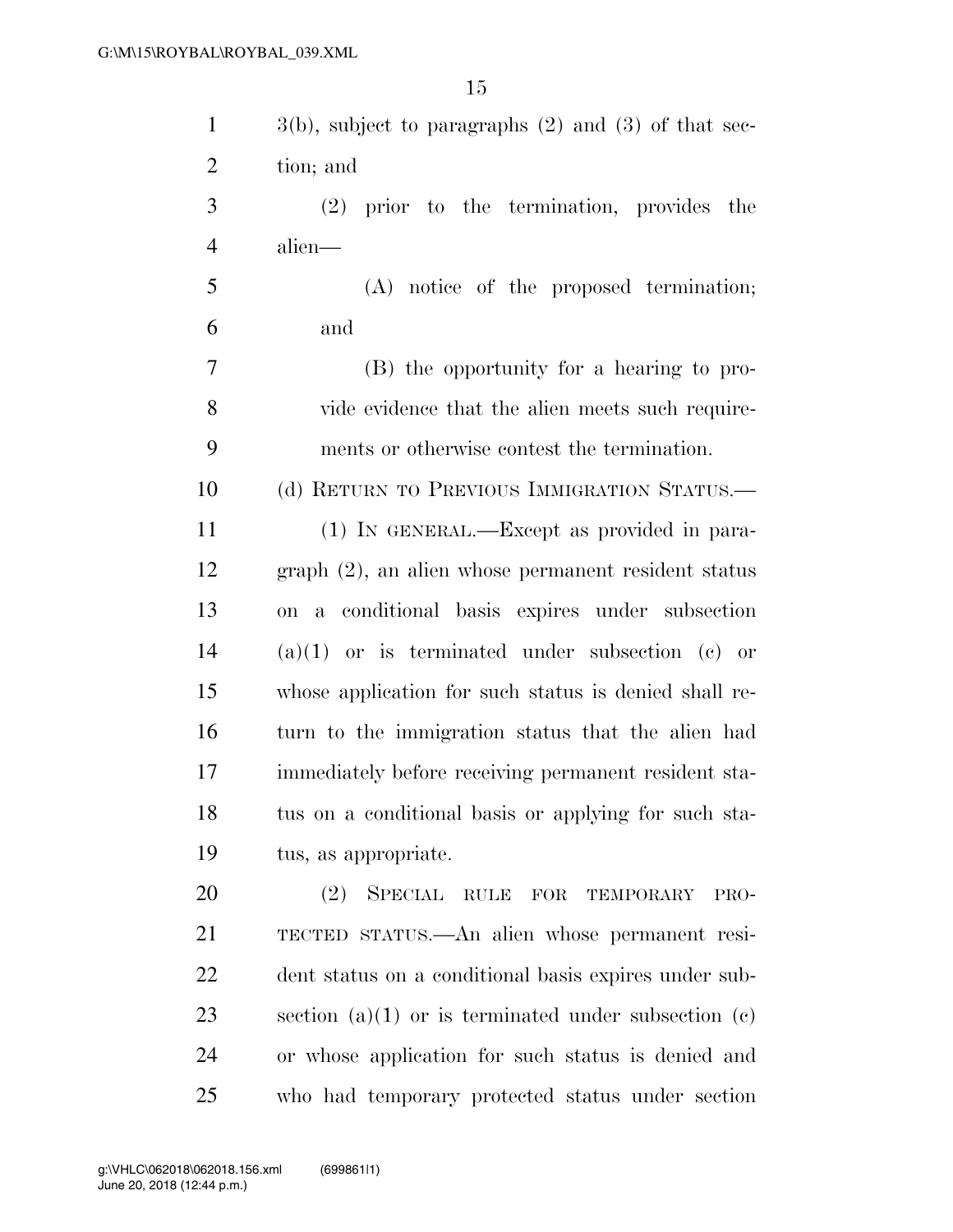| $\mathbf{1}$   | 244 of the Immigration and Nationality Act (8)         |
|----------------|--------------------------------------------------------|
| $\overline{2}$ | U.S.C. 1254a) immediately before receiving or ap-      |
| 3              | plying for such permanent resident status on a con-    |
| $\overline{4}$ | ditional basis, as appropriate, may not return to      |
| 5              | such temporary protected status if—                    |
| 6              | (A) the relevant designation under section             |
| 7              | 244(b) of the Immigration and Nationality Act          |
| 8              | $(8 \text{ U.S.C. } 1254a(b))$ has been terminated; or |
| 9              | (B) the Secretary determines that the rea-             |
| 10             | son for terminating the permanent resident sta-        |
| 11             | tus on a conditional basis renders the alien in-       |
| 12             | eligible for such temporary protected status.          |
|                |                                                        |
|                | SEC. 5. REMOVAL OF CONDITIONAL BASIS OF PERMANENT      |
| 13<br>14       | RESIDENT STATUS.                                       |
| 15             | (a) ELIGIBILITY FOR REMOVAL OF CONDITIONAL             |
| 16             | BASIS.—                                                |
| 17             | (1) IN GENERAL.—Subject to paragraph $(2)$ ,           |
| 18             | the Secretary shall remove the conditional basis of    |
| 19             | an alien's permanent resident status granted under     |
| 20             | this Act and grant the alien status as an alien law-   |
| 21             | fully admitted for permanent residence if the alien—   |
| 22             | $(A)$ is described in paragraph $(1)(C)$ of            |
| 23             | section $3(b)$ , subject to paragraphs $(2)$ and $(3)$ |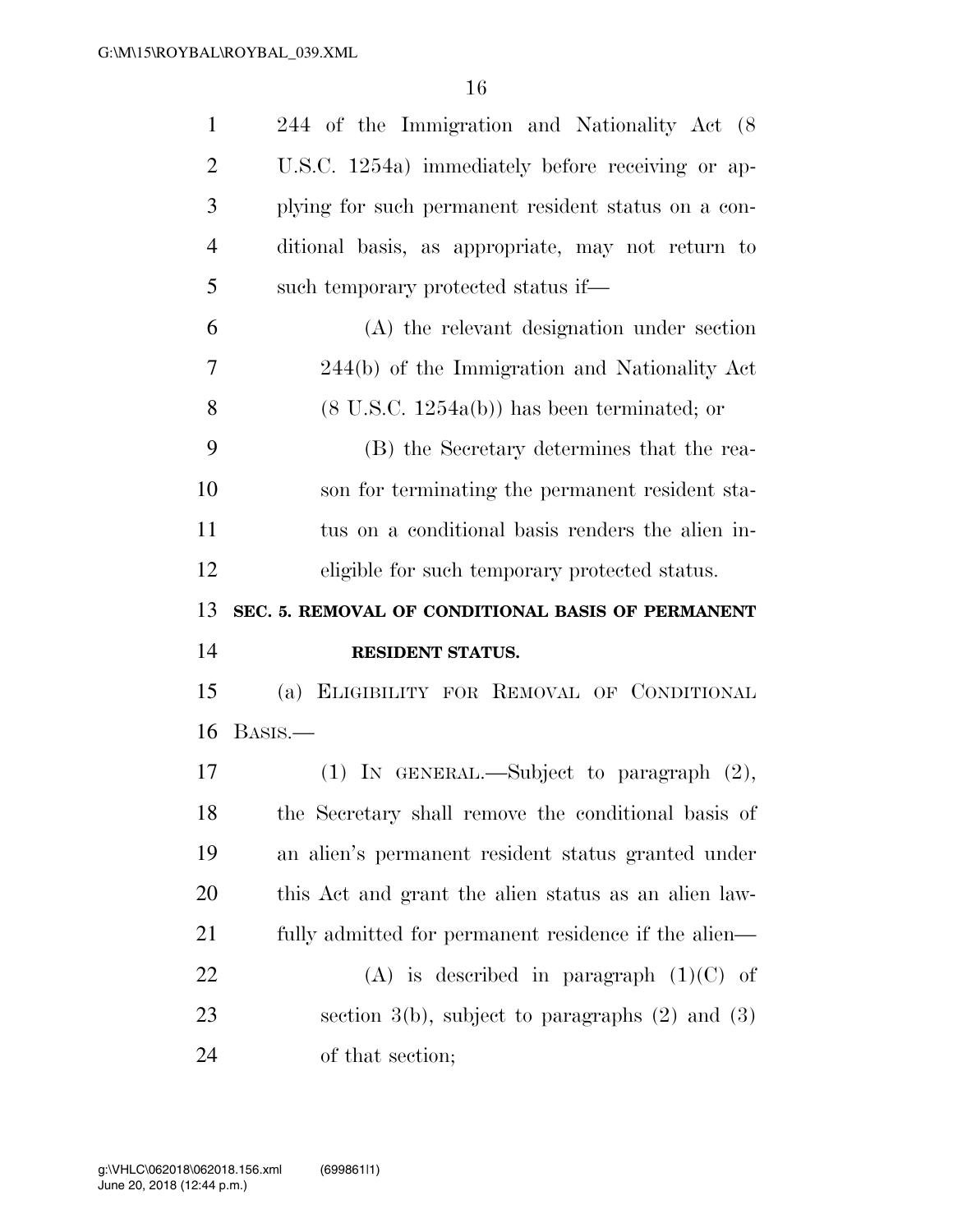| $\mathbf{1}$   | (B) has not abandoned the alien's resi-           |
|----------------|---------------------------------------------------|
| $\overline{2}$ | dence in the United States; and                   |
| $\mathfrak{Z}$ | $(C)(i)$ has acquired a degree from an insti-     |
| $\overline{4}$ | tution of higher education or has completed at    |
| 5              | least 2 years, in good standing, in a program     |
| 6              | for a bachelor's degree or higher degree in the   |
| 7              | United States;                                    |
| 8              | (ii) has served in the Uniformed Services         |
| 9              | for at least 2 years and, if discharged, received |
| 10             | an honorable discharge; or                        |
| 11             | (iii) has been employed for periods totaling      |
| 12             | at least 3 years and at least 75 percent of the   |
| 13             | time that the alien has had a valid employment    |
| 14             | authorization, except that any period during      |
| 15             | which the alien is not employed while having a    |
| 16             | valid employment authorization and is enrolled    |
| 17             | in an institution of higher education, a sec-     |
| 18             | ondary school, or an education program de-        |
| 19             | scribed in section $3(b)(1)(D(iii))$ , shall not  |
| 20             | count toward the time requirements under this     |
| 21             | clause.                                           |
| 22             | $(2)$ HARDSHIP EXCEPTION.—                        |
| 23             | (A) IN GENERAL.—The Secretary shall re-           |
| 24             | move the conditional basis of an alien's perma-   |
| 25             | nent resident status and grant the alien status   |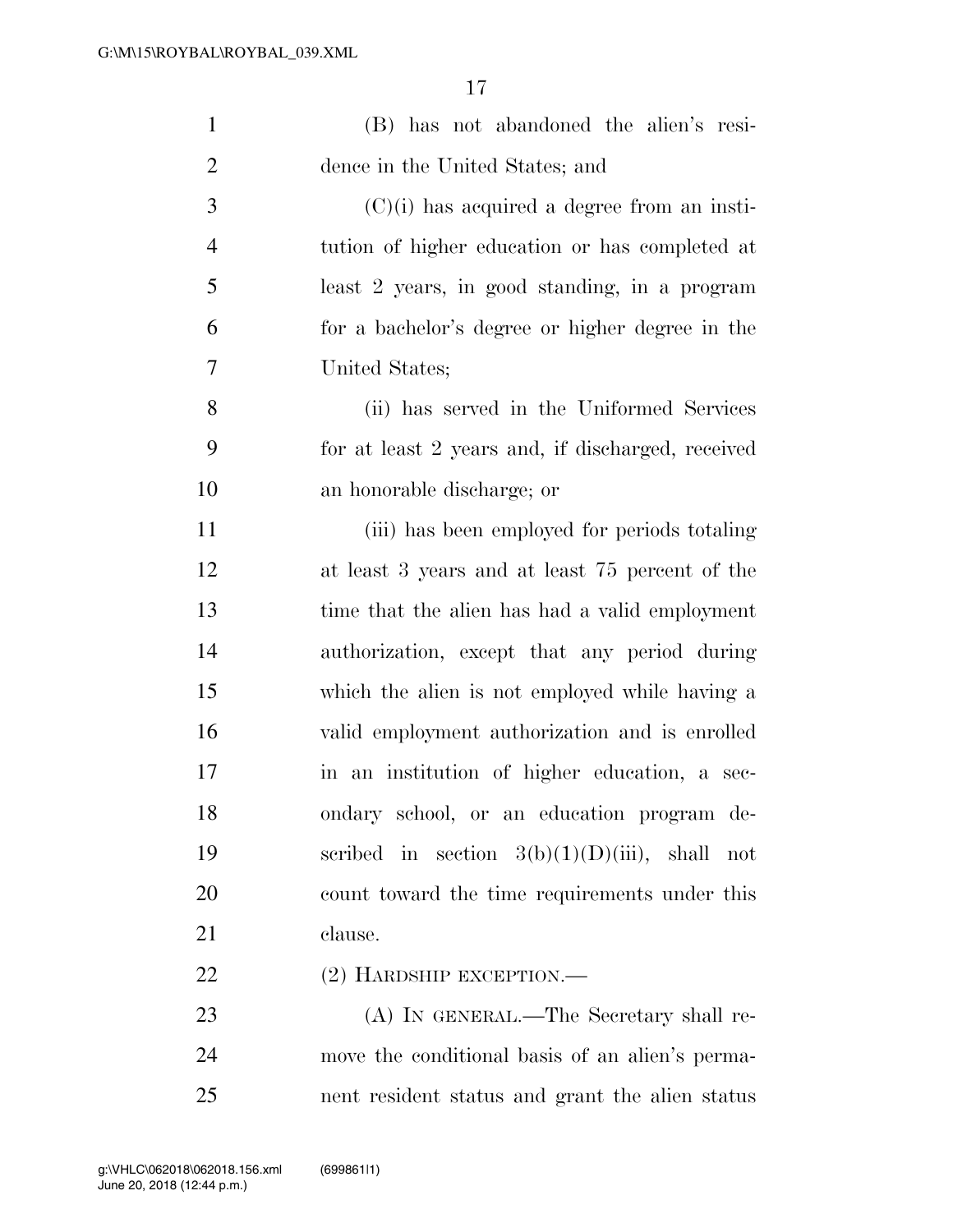| $\mathbf{1}$   | as an alien lawfully admitted for permanent     |
|----------------|-------------------------------------------------|
| $\overline{2}$ | residence if the alien—                         |
| 3              | (i) satisfies the requirements under            |
| $\overline{4}$ | subparagraphs $(A)$ and $(B)$ of paragraph      |
| 5              | (1);                                            |
| 6              | (ii)<br>demonstrates compelling<br>cir-         |
| 7              | cumstances for the inability to satisfy the     |
| 8              | requirements under subparagraph (C) of          |
| 9              | such paragraph; and                             |
| 10             | (iii) demonstrates that—                        |
| 11             | (I) the alien has a disability;                 |
| 12             | (II) the alien is a full-time care-             |
| 13             | giver of a minor child; or                      |
| 14             | (III) the removal of the alien                  |
| 15             | from the United States would result             |
| 16             | in extreme hardship to the alien or             |
| 17             | the alien's spouse, parent, or child            |
| 18             | who is a national of the United States          |
| 19             | or is lawfully admitted for permanent           |
| 20             | residence.                                      |
| 21             | (3) CITIZENSHIP REQUIREMENT.—                   |
| 22             | (A) IN GENERAL.—Except as provided in           |
| 23             | subparagraph (B), the conditional basis of an   |
| 24             | alien's permanent resident status granted under |
| 25             | this Act may not be removed unless the alien    |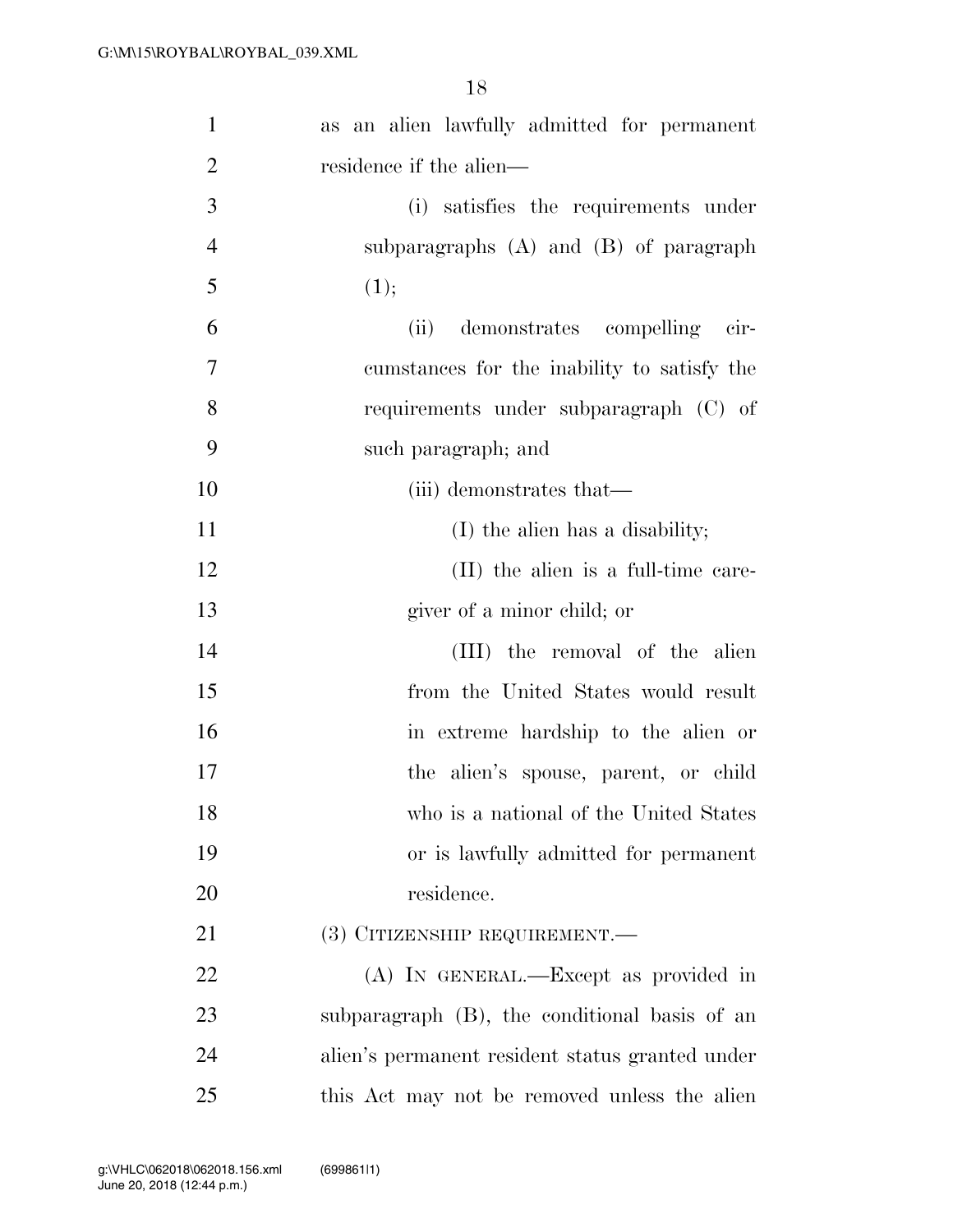| $\mathbf{1}$   | demonstrates that the alien satisfies the re-    |
|----------------|--------------------------------------------------|
| $\overline{2}$ | quirements under section $312(a)$ of the Immi-   |
| 3              | gration and Nationality Act (8 U.S.C. 1423(a)).  |
| $\overline{4}$ | (B) EXCEPTION.—Subparagraph (A) shall            |
| 5              | not apply to an alien who is unable to meet the  |
| 6              | requirements under such section $312(a)$ due to  |
| 7              | disability.                                      |
| 8              | (4) APPLICATION FEE.-                            |
| 9              | (A) IN GENERAL.—The Secretary may re-            |
| 10             | quire aliens applying for lawful permanent resi- |
| 11             | dent status under this section to pay a reason-  |
| 12             | able fee that is commensurate with the cost of   |
| 13             | processing the application.                      |
| 14             | (B) EXEMPTION.—An applicant may be               |
| 15             | exempted from paying the fee required under      |
| 16             | subparagraph $(A)$ if the alien—                 |
| 17             | $(i)(I)$ is younger than 18 years of age;        |
| 18             | (II) received total income, during the           |
| 19             | 12-month period immediately preceding the        |
| 20             | date on which the alien files an application     |
| 21             | under this section, that is less than 150        |
| 22             | percent of the poverty line; and                 |
| 23             | (III) is in foster care or otherwise             |
| 24             | lacking any parental or other familial sup-      |
| 25             | port;                                            |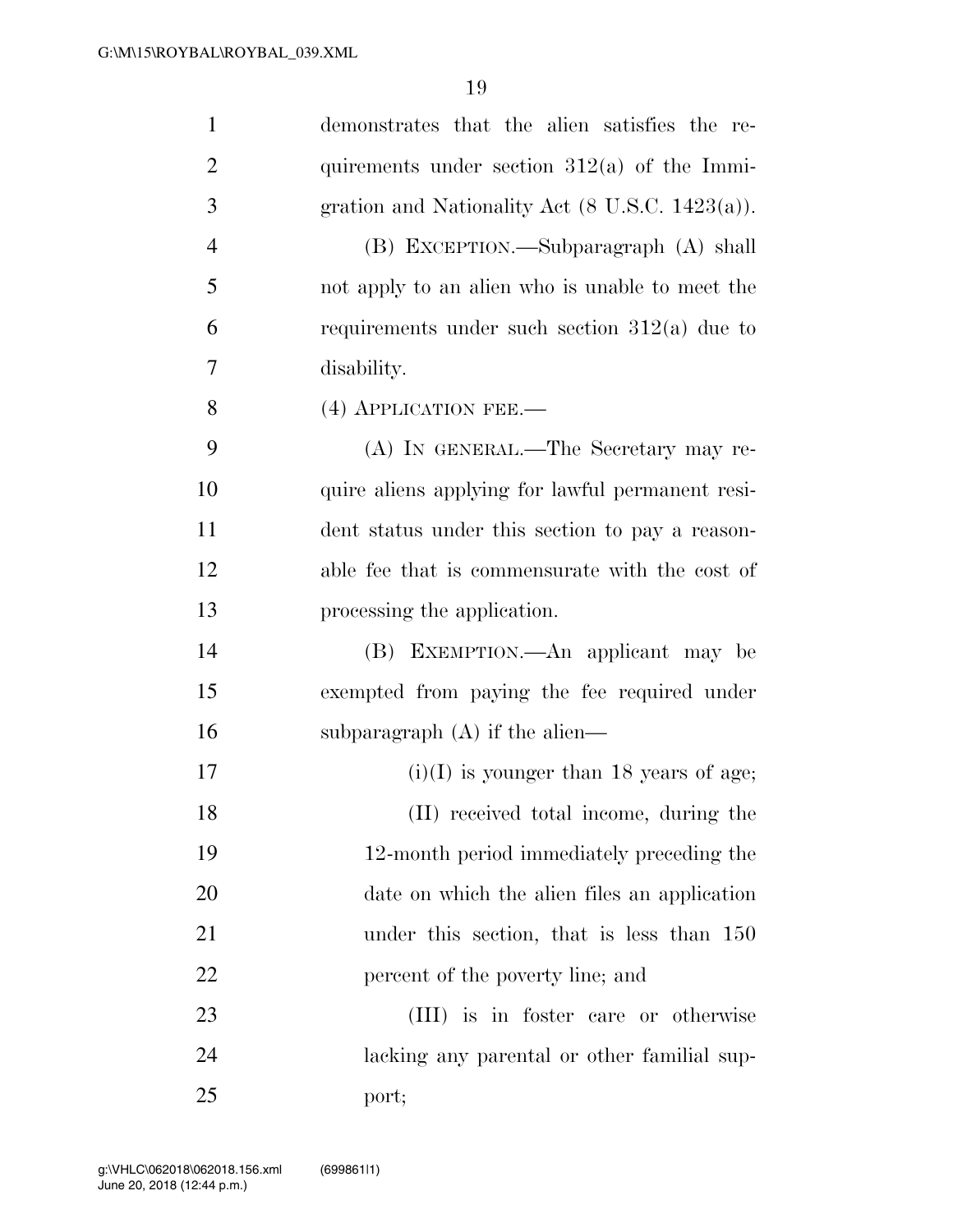| $\mathbf{1}$   | (ii) is younger than 18 years of age                           |
|----------------|----------------------------------------------------------------|
| $\overline{2}$ | and is homeless;                                               |
| 3              | $(iii)(I)$ cannot care for himself or her-                     |
| $\overline{4}$ | self because of a serious, chronic disability;                 |
| 5              | and                                                            |
| 6              | (II) received total income, during the                         |
| 7              | 12-month period immediately preceding the                      |
| 8              |                                                                |
|                | date on which the alien files an application                   |
| 9              | under this section, that is less than 150                      |
| 10             | percent of the poverty line; or                                |
| 11             | $(iv)(I)$ during the 12-month period im-                       |
| 12             | mediately preceding the date on which the                      |
| 13             | alien files an application under this sec-                     |
| 14             | tion, the alien accumulated $$10,000$ or                       |
| 15             | more in debt as a result of unreimbursed                       |
| 16             | medical expenses incurred by the alien or                      |
| 17             | an immediate family member of the alien;                       |
| 18             | and                                                            |
| 19             | (II) received total income, during the                         |
| 20             | 12-month period immediately preceding the                      |
| 21             | date on which the alien files an application                   |
| 22             | under this section, that is less than 150                      |
| 23             | percent of the poverty line.                                   |
| 24             | SUBMISSION OF<br>(5)<br><b>BIOMETRIC</b><br><b>AND</b><br>BIO- |
| 25             | GRAPHIC DATA.—The Secretary may not remove the                 |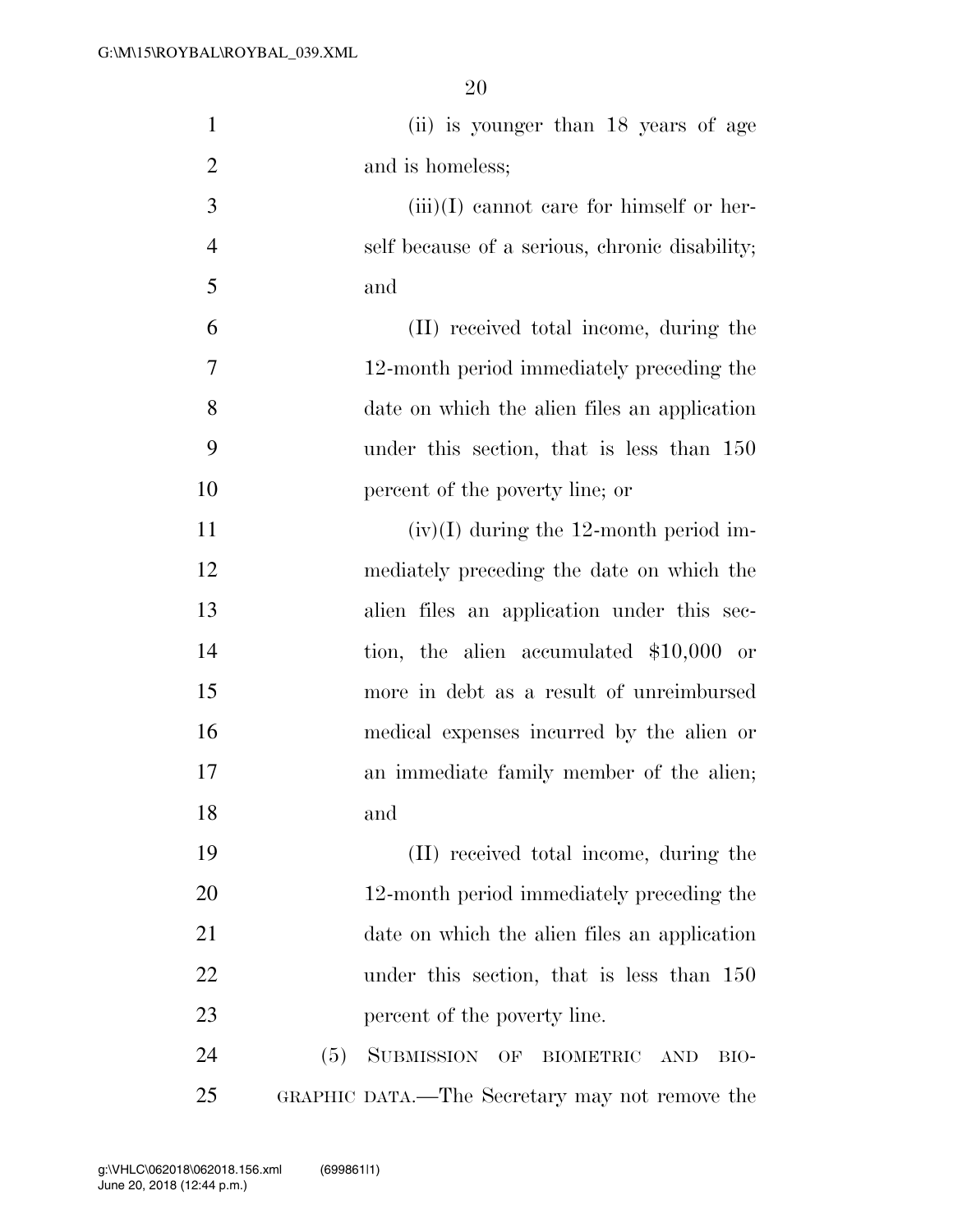| $\mathbf{1}$   | conditional basis of an alien's permanent resident   |
|----------------|------------------------------------------------------|
| $\overline{2}$ | status unless the alien submits biometric and bio-   |
| 3              | graphic data, in accordance with procedures estab-   |
| $\overline{4}$ | lished by the Secretary. The Secretary shall provide |
| 5              | an alternative procedure for applicants who are un-  |
| 6              | able to provide such biometric data because of a     |
| 7              | physical impairment.                                 |
| 8              | $(6)$ BACKGROUND CHECKS.—                            |
| 9              | (A)<br>REQUIREMENT FOR<br><b>BACKGROUND</b>          |
| 10             | CHECKS.—The Secretary shall utilize biometric,       |
| 11             | biographic, and other data that the Secretary        |
| 12             | determines appropriate—                              |
| 13             | (i) to conduct security and law en-                  |
| 14             | forcement background checks of an alien              |
| 15             | applying for removal of the conditional              |
| 16             | basis of the alien's permanent resident sta-         |
| 17             | tus; and                                             |
| 18             | (ii) to determine whether there is any               |
| 19             | criminal, national security, or other factor         |
| 20             | that would render the alien ineligible for           |
| 21             | removal of such conditional basis.                   |
| 22             | <b>COMPLETION</b><br>(B)<br>OF<br><b>BACKGROUND</b>  |
| 23             | CHECKS.—The security and law enforcement             |
| 24             | background checks of an alien required under         |
| 25             | subparagraph (A) shall be completed, to the          |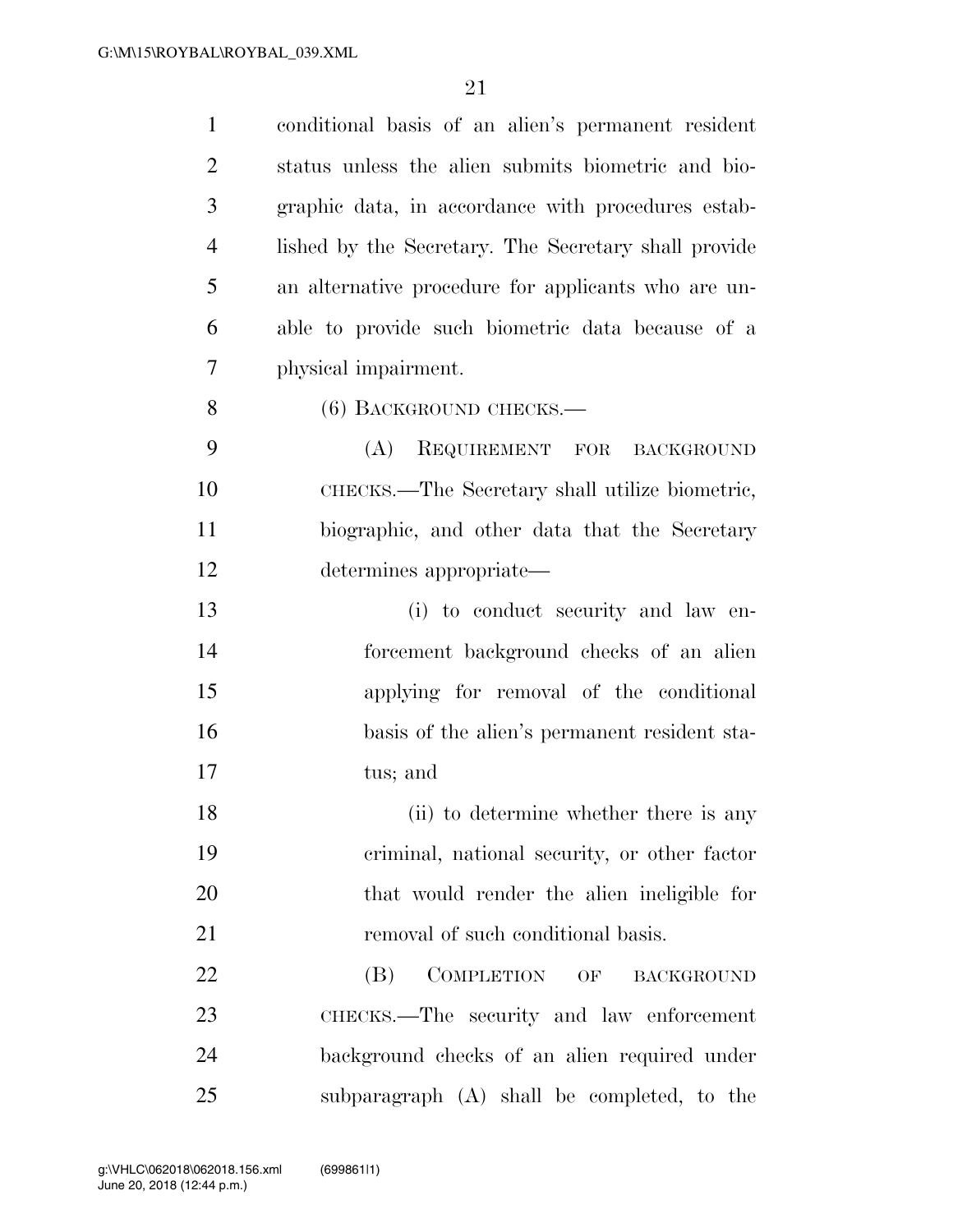satisfaction of the Secretary, before the date on which the Secretary removes the conditional basis of the alien's permanent resident status. (b) TREATMENT FOR PURPOSES OF NATURALIZA-TION.—

 (1) IN GENERAL.—For purposes of title III of the Immigration and Nationality Act (8 U.S.C. 1401 et seq.), an alien granted permanent resident status on a conditional basis shall be considered to have been admitted to the United States, and be present in the United States, as an alien lawfully admitted for permanent residence.

 (2) LIMITATION ON APPLICATION FOR NATU- RALIZATION.—An alien may not apply for natu- ralization while the alien is in permanent resident status on a conditional basis.

#### **SEC. 6. DOCUMENTATION REQUIREMENTS.**

 (a) DOCUMENTS ESTABLISHING IDENTITY.—An alien's application for permanent resident status on a con-ditional basis may include, as proof of identity—

 (1) a passport or national identity document from the alien's country of origin that includes the alien's name and the alien's photograph or finger-print;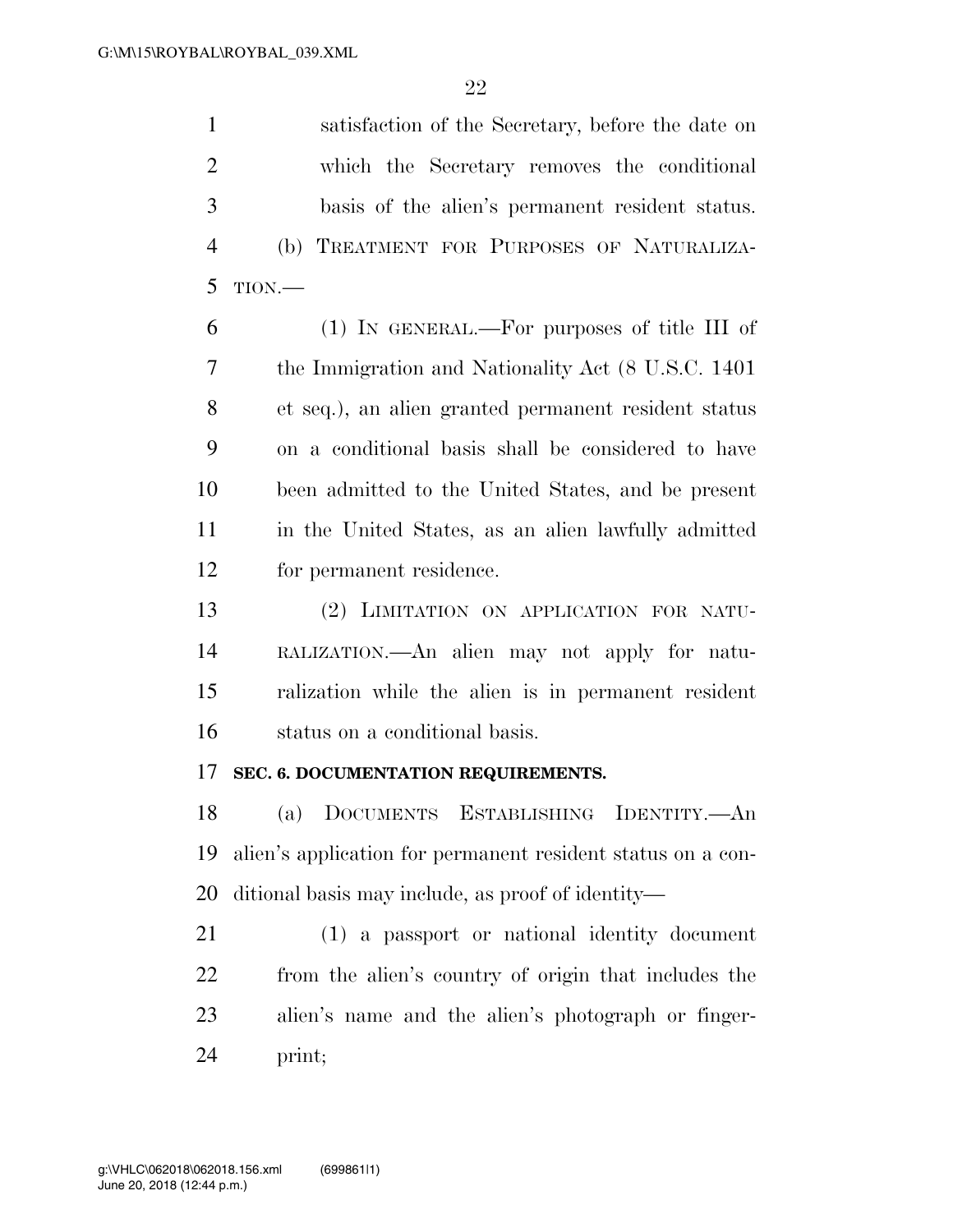| $\mathbf{1}$   | $(2)$ the alien's birth certificate and an identity            |
|----------------|----------------------------------------------------------------|
| $\overline{2}$ | eard that includes the alien's name and photograph;            |
| 3              | (3) a school identification card that includes the             |
| $\overline{4}$ | alien's name and photograph, and school records                |
| 5              | showing the alien's name and that the alien is or              |
| 6              | was enrolled at the school;                                    |
| 7              | (4) a Uniformed Services identification card                   |
| 8              | issued by the Department of Defense;                           |
| 9              | (5) any immigration or other document issued                   |
| 10             | by the United States Government bearing the alien's            |
| 11             | name and photograph; or                                        |
| 12             | (6) a State-issued identification card bearing                 |
| 13             | the alien's name and photograph.                               |
| 14             | (b) DOCUMENTS ESTABLISHING CONTINUOUS PHYS-                    |
| 15             | ICAL PRESENCE IN THE UNITED STATES.—To establish               |
| 16             | that an alien has been continuously physically present in      |
| 17             | the United States, as required under section $3(b)(1)(A)$ ,    |
| 18             | or to establish that an alien has not abandoned residence      |
| 19             | in the United States, as required under section $5(a)(1)(B)$ , |
| 20             | the alien may submit documents to the Secretary, includ-       |
| 21             | ing-                                                           |
| 22             | (1) employment records that include the em-                    |
| 23             | ployer's name and contact information;                         |
| 24             | (2) records from any educational institution the               |
| 25             | alien has attended in the United States;                       |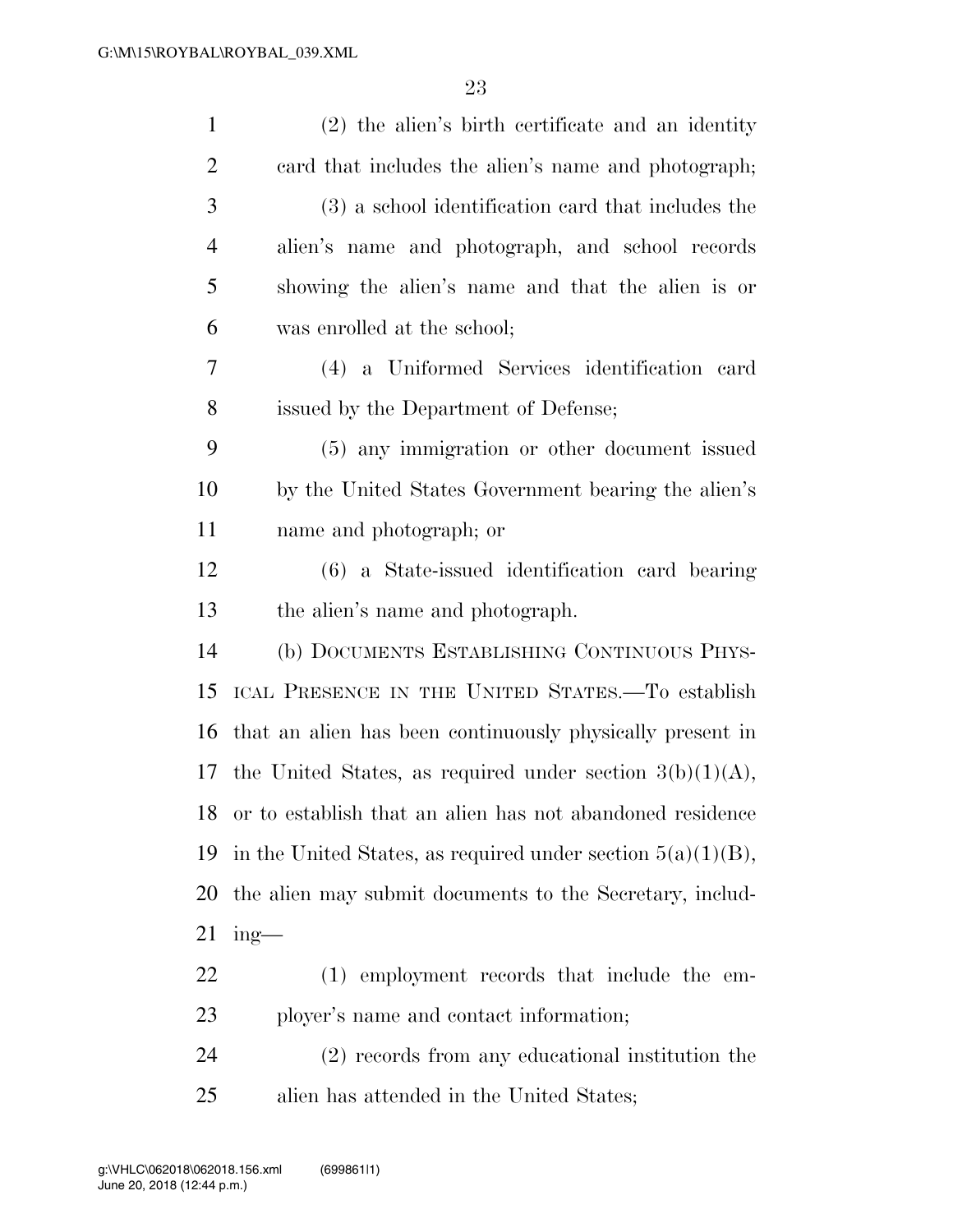| $\mathbf{1}$   | (3) records of service from the Uniformed Serv-        |
|----------------|--------------------------------------------------------|
| $\overline{c}$ | ices;                                                  |
| 3              | (4) official records from a religious entity con-      |
| $\overline{4}$ | firming the alien's participation in a religious cere- |
| 5              | mony;                                                  |
| 6              | $(5)$ passport entries;                                |
| 7              | $(6)$ a birth certificate for a child who was born     |
| 8              | in the United States;                                  |
| 9              | (7) automobile license receipts or registration;       |
| 10             | (8) deeds, mortgages, or rental agreement con-         |
| 11             | tracts;                                                |
| 12             | $(9)$ tax receipts;                                    |
| 13             | $(10)$ insurance policies;                             |
| 14             | $(11)$ remittance records;                             |
| 15             | (12) rent receipts or utility bills bearing the        |
| 16             | alien's name or the name of an immediate family        |
| 17             | member of the alien, and the alien's address;          |
| 18             | (13) copies of money order receipts for money          |
| 19             | sent in or out of the United States;                   |
| 20             | (14) dated bank transactions; or                       |
| 21             | $(15)$ two or more sworn affidavits from individ-      |
| 22             | uals who are not related to the alien who have direct  |
| 23             | knowledge of the alien's continuous physical pres-     |
| 24             | ence in the United States, that contain—               |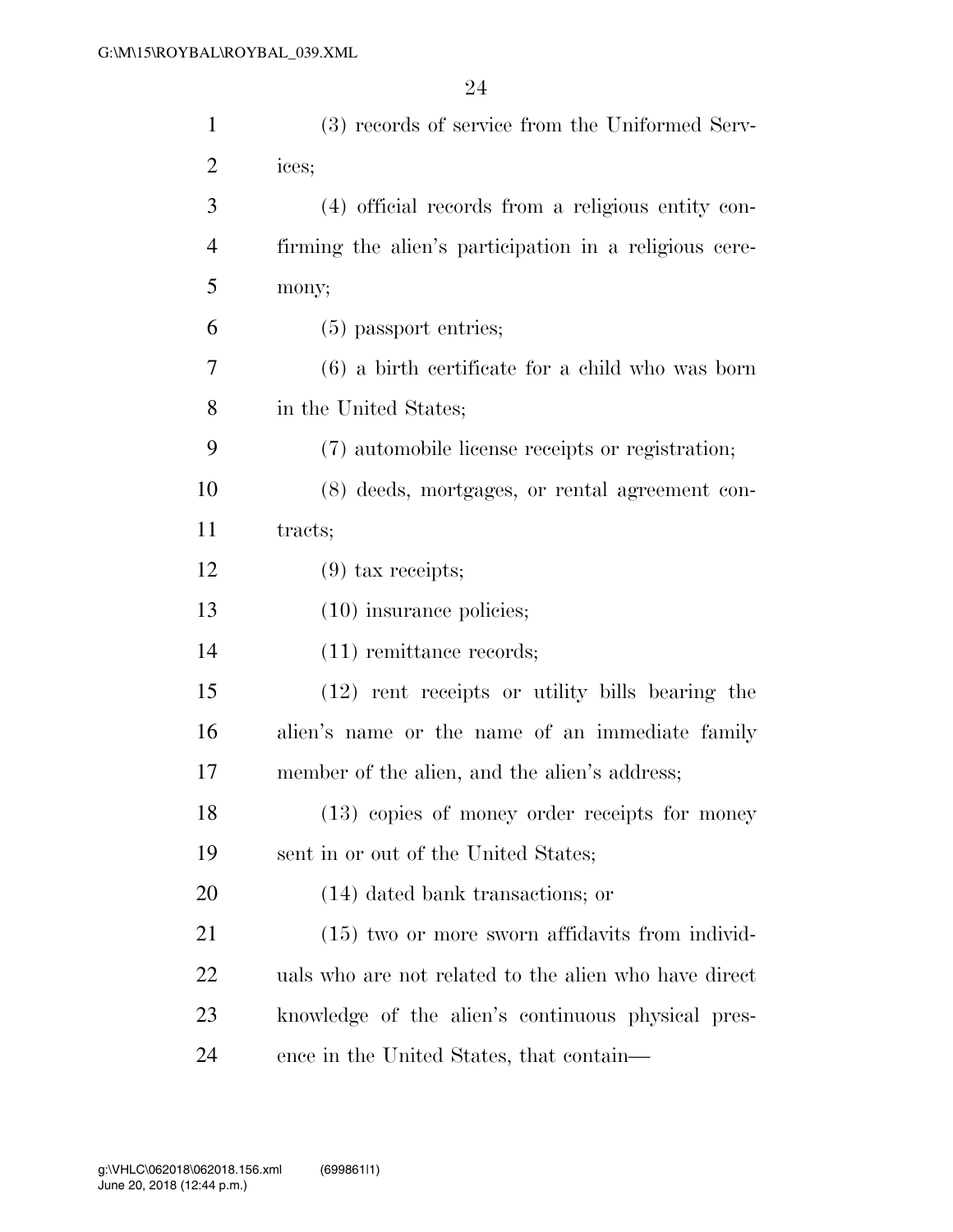| $\mathbf{1}$   | $(A)$ the name, address, and telephone num-              |
|----------------|----------------------------------------------------------|
| $\overline{2}$ | ber of the affiant; and                                  |
| 3              | (B) the nature and duration of the rela-                 |
| $\overline{4}$ | tionship between the affiant and the alien.              |
| 5              | DOCUMENTS ESTABLISHING INITIAL ENTRY<br>(e)              |
| 6              | INTO THE UNITED STATES.—To establish under section       |
| 7              | $3(b)(1)(B)$ that an alien was younger than 18 years of  |
| 8              | age on the date on which the alien initially entered the |
| 9              | United States, an alien may submit documents to the Sec- |
| 10             | retary, including—                                       |
| 11             | (1) an admission stamp on the alien's passport;          |
| 12             | (2) records from any educational institution the         |
| 13             | alien has attended in the United States;                 |
| 14             | (3) any document from the Department of Jus-             |
| 15             | tice or the Department of Homeland Security stat-        |
| 16             | ing the alien's date of entry into the United States;    |
| 17             | (4) hospital or medical records showing medical          |
| 18             | treatment or hospitalization, the name of the med-       |
| 19             | ical facility or physician, and the date of the treat-   |
| 20             | ment or hospitalization;                                 |
| 21             | rent receipts or utility bills bearing the<br>(5)        |
| 22             | alien's name or the name of an immediate family          |
| 23             | member of the alien, and the alien's address;            |
| 24             | $(6)$ employment records that include the em-            |
| 25             | ployer's name and contact information;                   |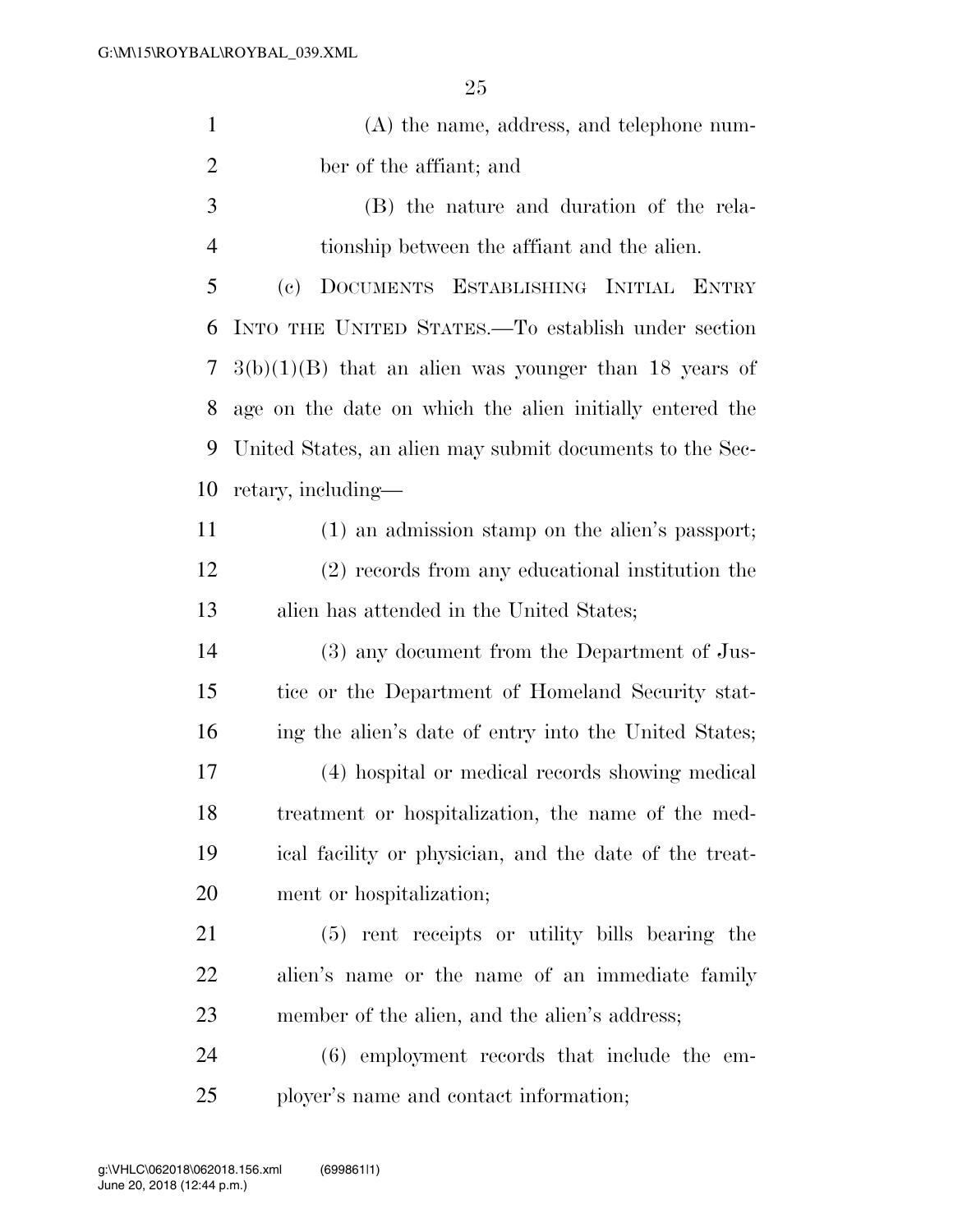| $\mathbf{1}$   | (7) official records from a religious entity con-            |
|----------------|--------------------------------------------------------------|
| $\overline{2}$ | firming the alien's participation in a religious cere-       |
| 3              | mony;                                                        |
| $\overline{4}$ | $(8)$ a birth certificate for a child who was born           |
| 5              | in the United States;                                        |
| 6              | (9) automobile license receipts or registration;             |
| 7              | $(10)$ deeds, mortgages, or rental agreement con-            |
| 8              | tracts;                                                      |
| 9              | $(11)$ tax receipts;                                         |
| 10             | $(12)$ travel records;                                       |
| 11             | $(13)$ copies of money order receipts sent in or             |
| 12             | out of the country;                                          |
| 13             | (14) dated bank transactions;                                |
| 14             | $(15)$ remittance records; or                                |
| 15             | $(16)$ insurance policies.                                   |
| 16             | (d) DOCUMENTS ESTABLISHING ADMISSION TO AN                   |
| 17             | INSTITUTION OF HIGHER EDUCATION.—To establish that           |
| 18             | an alien has been admitted to an institution of higher edu-  |
| 19             | cation, the alien shall submit to the Secretary a document   |
| 20             | from the institution of higher education certifying that the |
| 21             | alien—                                                       |
| <u>22</u>      | $(1)$ has been admitted to the institution; or               |
| 23             | $(2)$ is currently enrolled in the institution as a          |
| 24             | student.                                                     |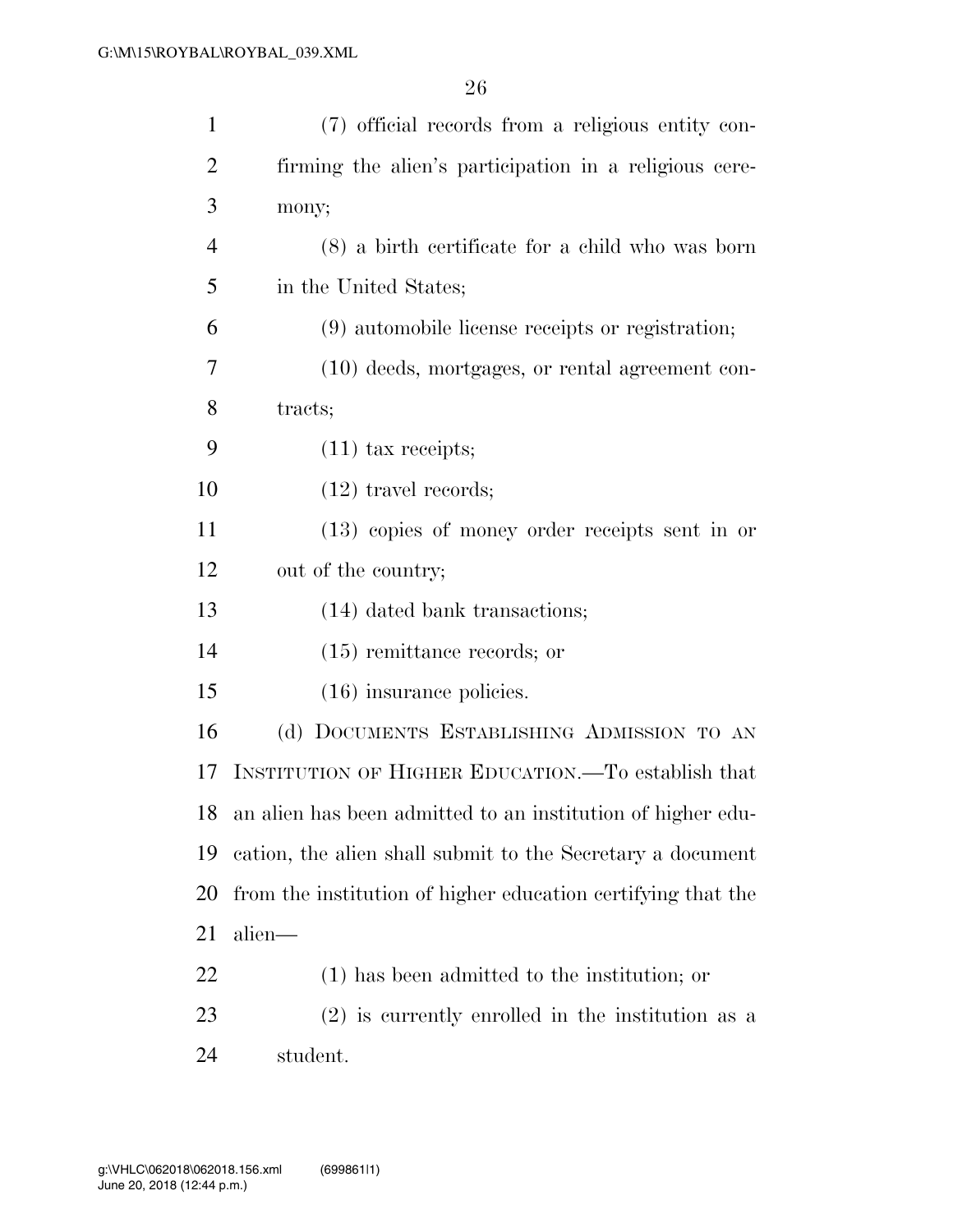(e) DOCUMENTS ESTABLISHING RECEIPT OF A DE- GREE FROM AN INSTITUTION OF HIGHER EDUCATION.— To establish that an alien has acquired a degree from an institution of higher education in the United States, the alien shall submit to the Secretary a diploma or other doc- ument from the institution stating that the alien has re-ceived such a degree.

 (f) DOCUMENTS ESTABLISHING RECEIPT OF HIGH SCHOOL DIPLOMA, GENERAL EDUCATIONAL DEVELOP- MENT CERTIFICATE, OR A RECOGNIZED EQUIVALENT.— To establish that an alien has earned a high school di- ploma or a commensurate alternative award from a public or private high school, or has obtained a general edu- cational development certificate recognized under State law or a high school equivalency diploma in the United States, the alien shall submit to the Secretary—

- (1) a high school diploma, certificate of comple-18 tion, or other alternate award;
- (2) a high school equivalency diploma or certifi-cate recognized under State law; or
- (3) evidence that the alien passed a State-au- thorized exam, including the general educational de-velopment exam, in the United States.

 (g) DOCUMENTS ESTABLISHING ENROLLMENT IN AN EDUCATIONAL PROGRAM.—To establish that an alien is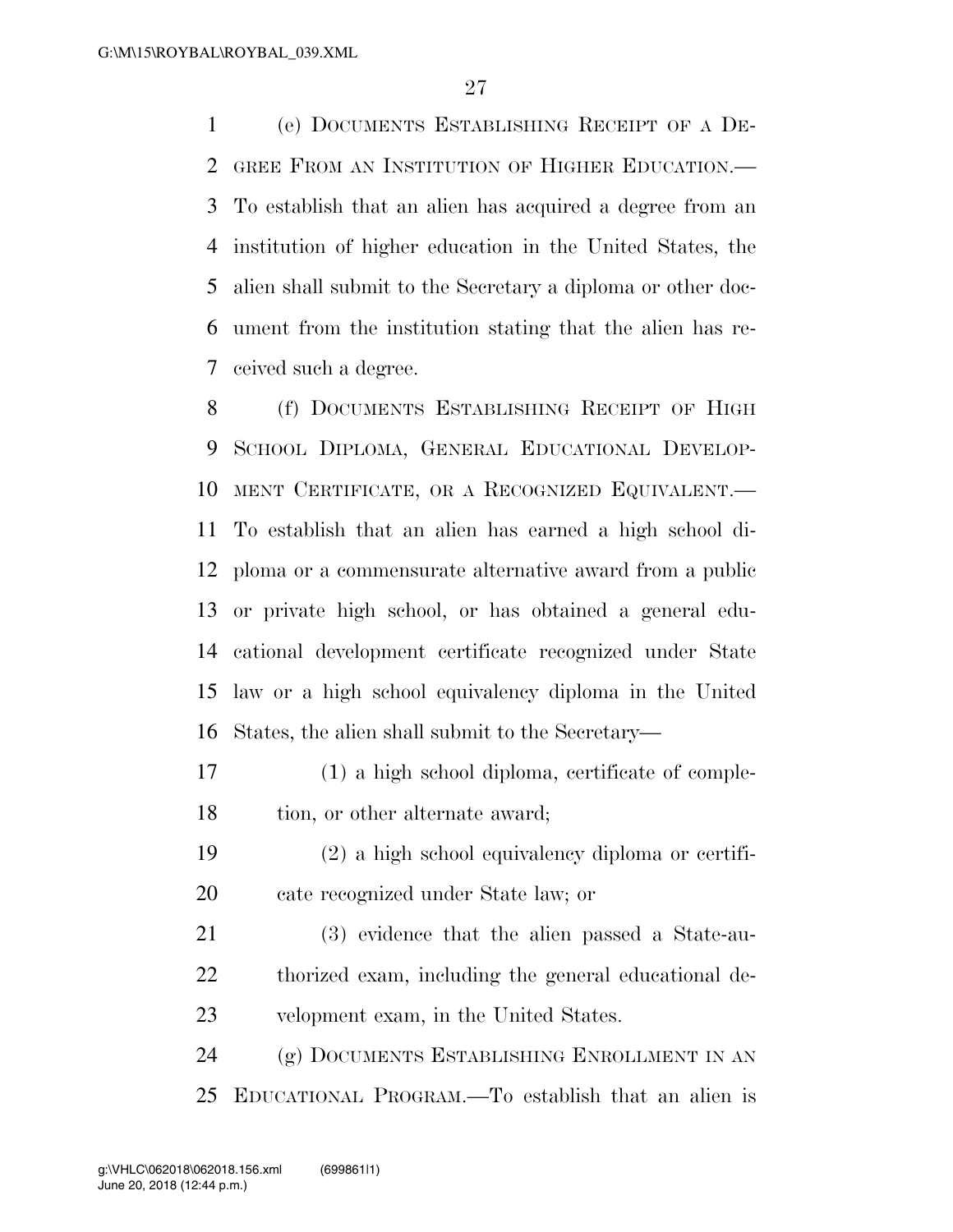enrolled in any school or education program described in 2 section 3(b)(1)(D)(iii), 3(d)(3)(A)(iii), or  $5(a)(1)(C)$ , the alien shall submit school records from the United States school that the alien is currently attending that include—

(1) the name of the school; and

 (2) the alien's name, periods of attendance, and current grade or educational level.

 (h) DOCUMENTS ESTABLISHING EXEMPTION FROM APPLICATION FEES.—To establish that an alien is exempt 10 from an application fee under section  $3(b)(5)(B)$  or  $5(a)(4)(B)$ , the alien shall submit to the Secretary the fol-lowing relevant documents:

 (1) DOCUMENTS TO ESTABLISH AGE.—To es- tablish that an alien meets an age requirement, the alien shall provide proof of identity, as described in subsection (a), that establishes that the alien is younger than 18 years of age.

 (2) DOCUMENTS TO ESTABLISH INCOME.—To establish the alien's income, the alien shall provide—

 (A) employment records that have been maintained by the Social Security Administra-22 tion, the Internal Revenue Service, or any other Federal, State, or local government agency;

(B) bank records; or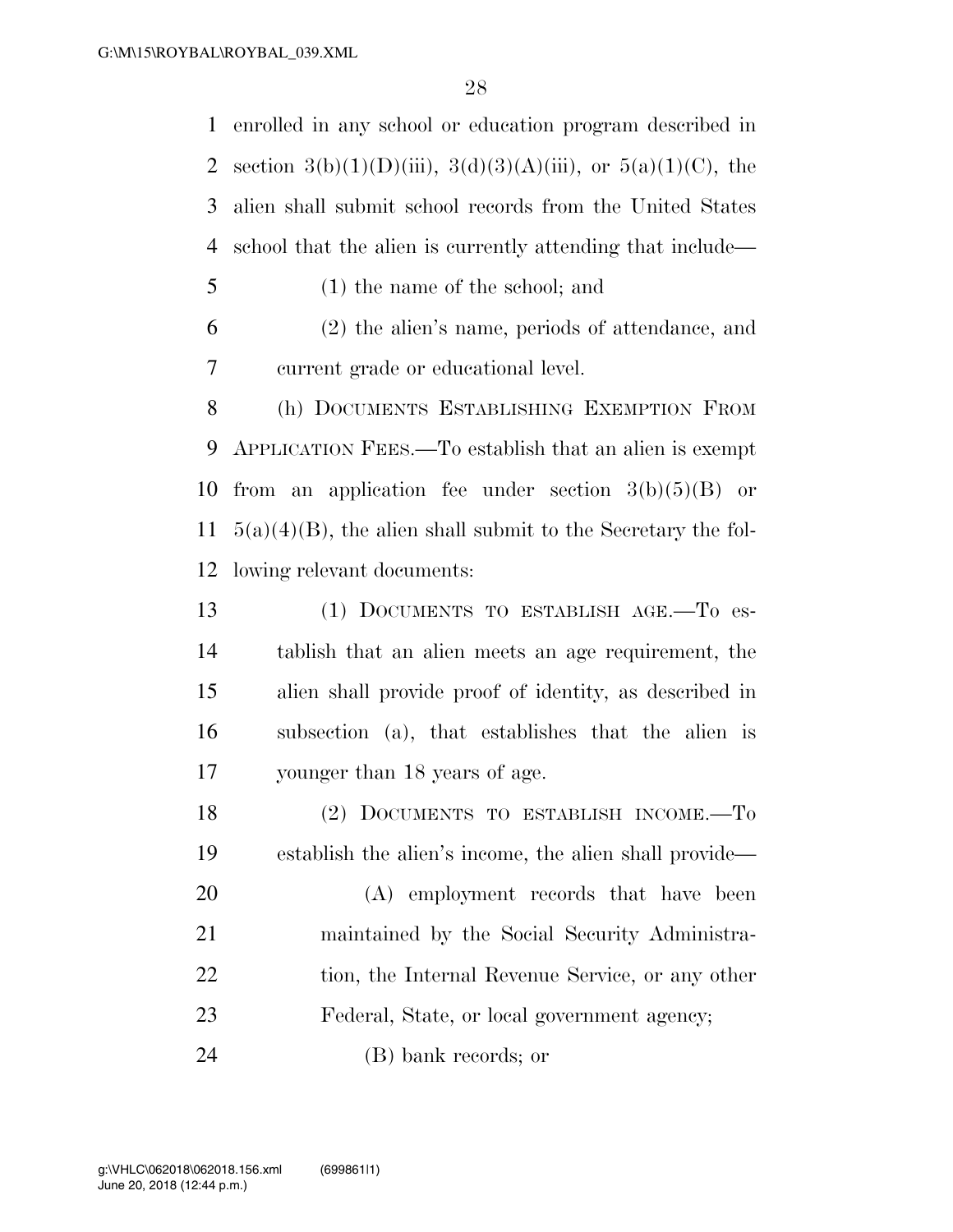| $\mathbf{1}$   | (C) at least 2 sworn affidavits from indi-               |
|----------------|----------------------------------------------------------|
| $\overline{2}$ | viduals who are not related to the alien and             |
| 3              | who have direct knowledge of the alien's work            |
| $\overline{4}$ | and income that contain—                                 |
| 5              | (i) the name, address, and telephone                     |
| 6              | number of the affiant; and                               |
| 7              | (ii) the nature and duration of the re-                  |
| 8              | lationship between the affiant and the                   |
| 9              | alien.                                                   |
| 10             | (3) DOCUMENTS TO ESTABLISH FOSTER CARE,                  |
| 11             | LACK OF FAMILIAL SUPPORT, HOMELESSNESS, OR               |
| 12             | SERIOUS, CHRONIC DISABILITY.—To establish that           |
| 13             | the alien was in foster care, lacks parental or famil-   |
| 14             | ial support, is homeless, or has a serious, chronic      |
| 15             | disability, the alien shall provide at least 2 sworn af- |
| 16             | fidavits from individuals who are not related to the     |
| 17             | alien and who have direct knowledge of the cir-          |
| 18             | cumstances that contain—                                 |
| 19             | $(A)$ a statement that the alien is in foster            |
| 20             | care, otherwise lacks any parental or other fa-          |
| 21             | miliar support, is homeless, or has a serious,           |
| 22             | chronic disability, as appropriate;                      |
| 23             | (B) the name, address, and telephone num-                |
| 24             | ber of the affiant; and                                  |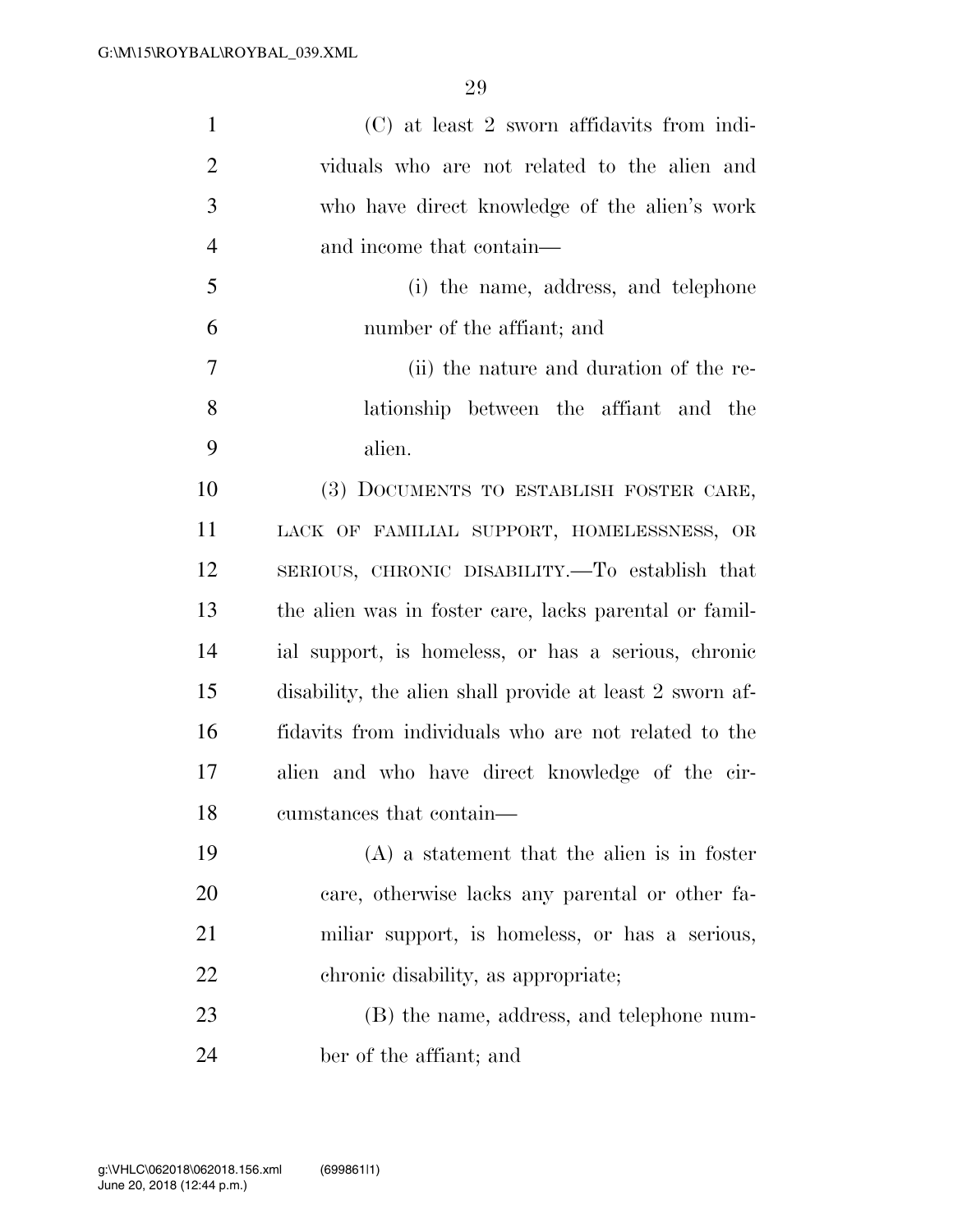| $\mathbf{1}$   | (C) the nature and duration of the rela-                          |
|----------------|-------------------------------------------------------------------|
| $\overline{2}$ | tionship between the affiant and the alien.                       |
| 3              | (4) DOCUMENTS TO ESTABLISH UNPAID MED-                            |
| $\overline{4}$ | ICAL EXPENSE.—To establish that the alien has debt                |
| 5              | as a result of unreimbursed medical expenses, the                 |
| 6              | alien shall provide receipts or other documentation               |
| 7              | from a medical provider that—                                     |
| 8              | (A) bear the provider's name and address;                         |
| 9              | (B) bear the name of the individual receiv-                       |
| 10             | ing treatment; and                                                |
| 11             | (C) document that the alien has accumu-                           |
| 12             | lated $$10,000$ or more in debt in the past 12                    |
| 13             | months as a result of unreimbursed medical ex-                    |
| 14             | penses incurred by the alien or an immediate                      |
| 15             | family member of the alien.                                       |
| 16             | (i) DOCUMENTS ESTABLISHING QUALIFICATION FOR                      |
| 17             | HARDSHIP EXEMPTION.—To establish that an alien satis-             |
| 18             | fies one of the criteria for the hardship exemption set forth     |
| 19             | in section $5(a)(2)(A)(iii)$ , the alien shall submit to the Sec- |
| 20             | retary at least 2 sworn affidavits from individuals who are       |
| 21             | not related to the alien and who have direct knowledge            |
| 22             | of the circumstances that warrant the exemption, that             |
| 23             | contain-                                                          |
| 24             | $(1)$ the name, address, and telephone number of                  |

the affiant; and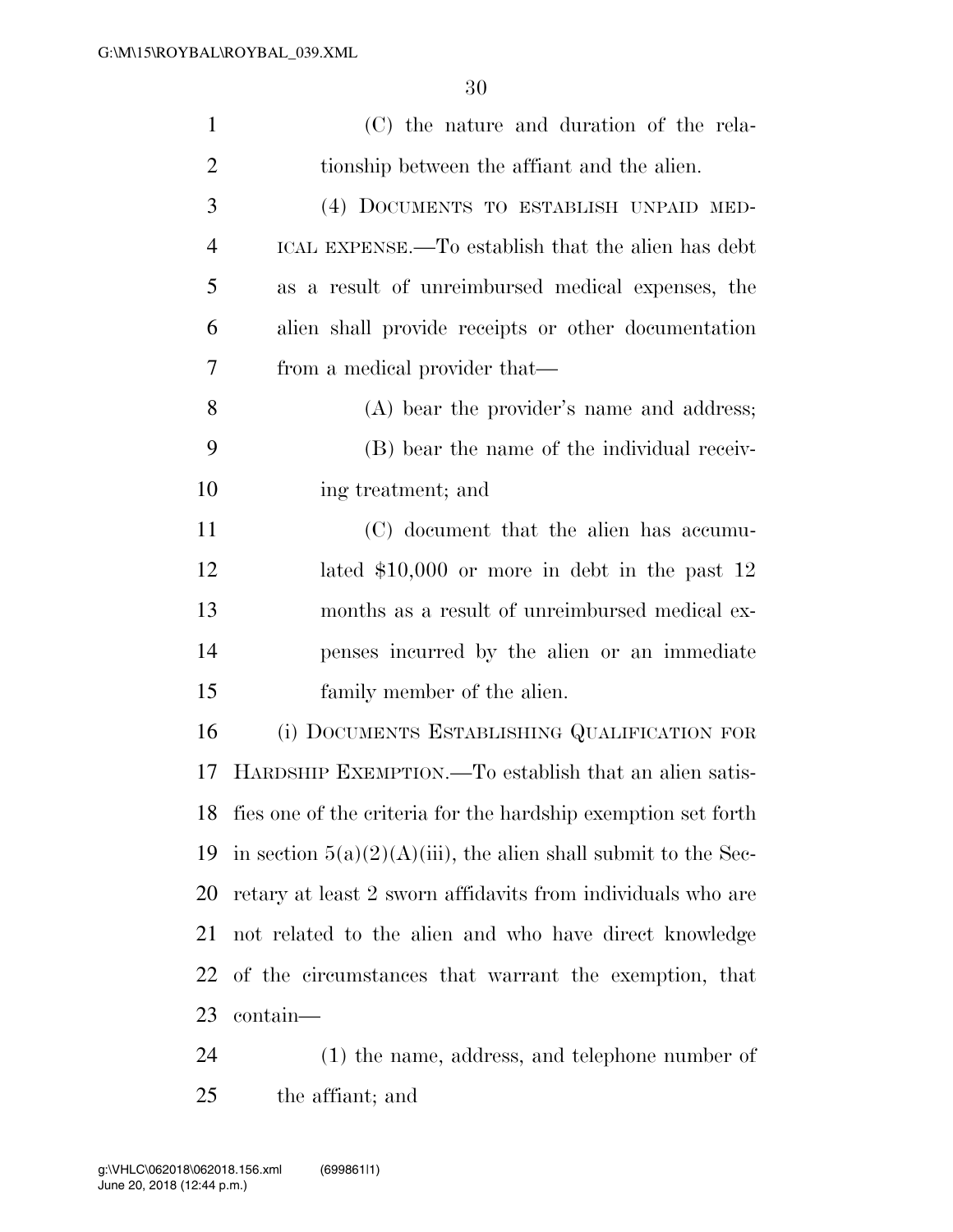| $\mathbf{1}$ | $(2)$ the nature and duration of the relationship          |
|--------------|------------------------------------------------------------|
| 2            | between the affiant and the alien.                         |
| 3            | (j) DOCUMENTS ESTABLISHING SERVICE IN<br><b>THE</b>        |
| 4            | UNIFORMED SERVICES.—To establish that an alien has         |
| 5            | served in the Uniformed Services for at least 2 years and, |
| 6            | if discharged, received an honorable discharge, the alien  |
| 7            | shall submit to the Secretary—                             |
| 8            | $(1)$ a Department of Defense form DD-214;                 |
| 9            | (2) a National Guard Report of Separation and              |
| 10           | Record of Service form 22;                                 |
| 11           | (3) personnel records for such service from the            |
| 12           | appropriate Uniformed Service; or                          |
| 13           | (4) health records from the appropriate Uni-               |
| 14           | formed Service.                                            |
| 15           | (k) DOCUMENTS ESTABLISHING EMPLOYMENT.—                    |
| 16           | (1) IN GENERAL.—An alien may satisfy the em-               |
| 17           | ployment requirement under section $5(a)(1)(C)(iii)$       |
| 18           | by submitting records that—                                |
| 19           | (A) establish compliance with such employ-                 |
| 20           | ment requirement; and                                      |
| 21           | (B) have been maintained by the Social Se-                 |
| 22           | curity Administration, the Internal Revenue                |
| 23           | Service, or any other Federal, State, or local             |
| 24           | government agency.                                         |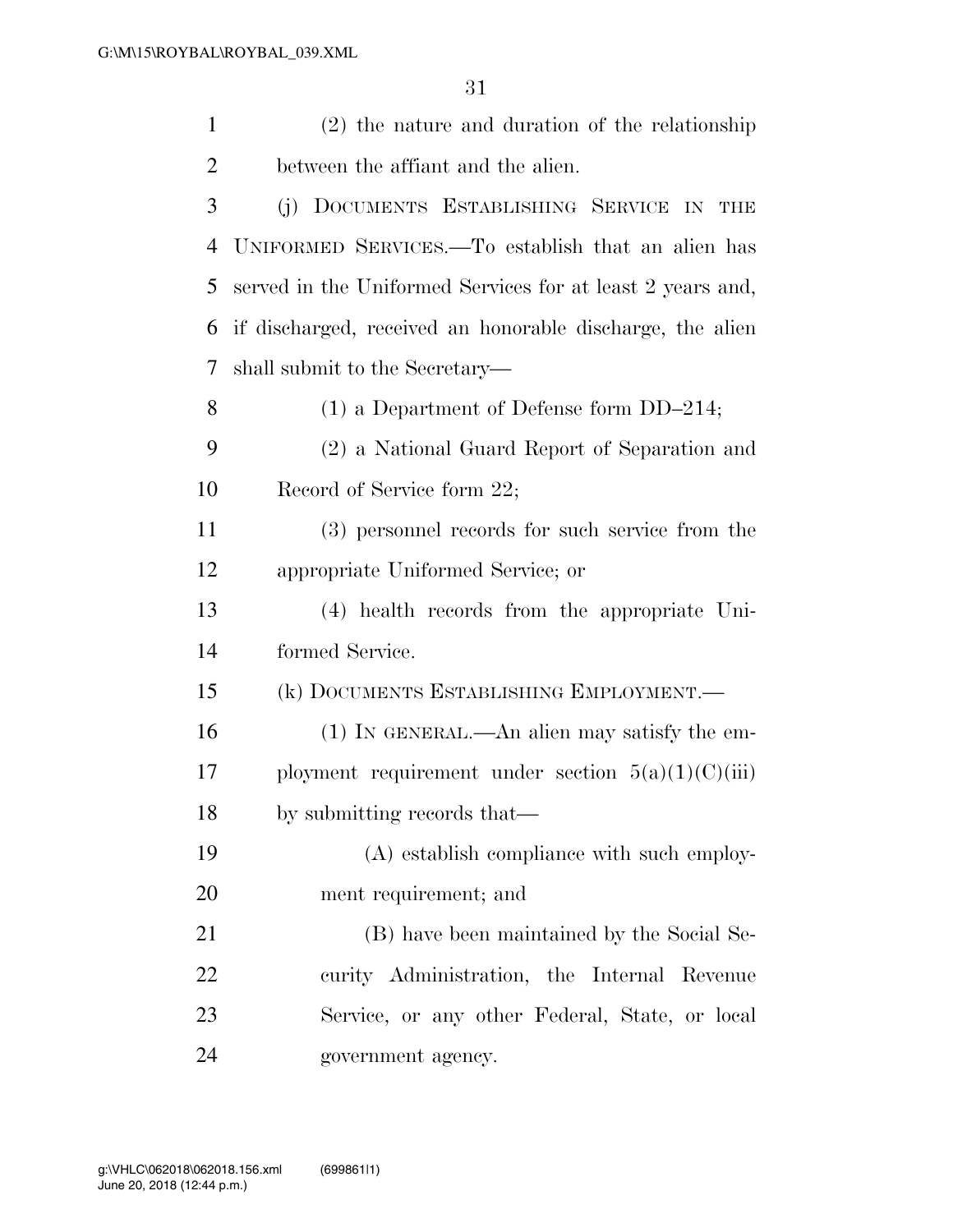| $\mathbf{1}$   | (2) OTHER DOCUMENTS.—An alien who is un-                    |
|----------------|-------------------------------------------------------------|
| $\overline{2}$ | able to submit the records described in paragraph           |
| 3              | (1) may satisfy the employment requirement by sub-          |
| $\overline{4}$ | mitting at least 2 types of reliable documents that         |
| 5              | provide evidence of employment, including—                  |
| 6              | $(A)$ bank records;                                         |
| 7              | (B) business records;                                       |
| 8              | (C) employer records;                                       |
| 9              | (D) records of a labor union, day labor                     |
| 10             | center, or organization that assists workers in             |
| 11             | employment;                                                 |
| 12             | (E) sworn affidavits from individuals who                   |
| 13             | are not related to the alien and who have direct            |
| 14             | knowledge of the alien's work, that contain—                |
| 15             | (i) the name, address, and telephone                        |
| 16             | number of the affiant; and                                  |
| 17             | (ii) the nature and duration of the re-                     |
| 18             | lationship between the affiant and the                      |
| 19             | alien; and                                                  |
| 20             | (F) remittance records.                                     |
| 21             | (I) AUTHORITY TO PROHIBIT USE OF CERTAIN DOC-               |
| 22             | UMENTS.—If the Secretary determines, after publication      |
| 23             | in the Federal Register and an opportunity for public com-  |
| 24             | ment, that any document or class of documents does not      |
| 25             | reliably establish identity or that permanent resident sta- |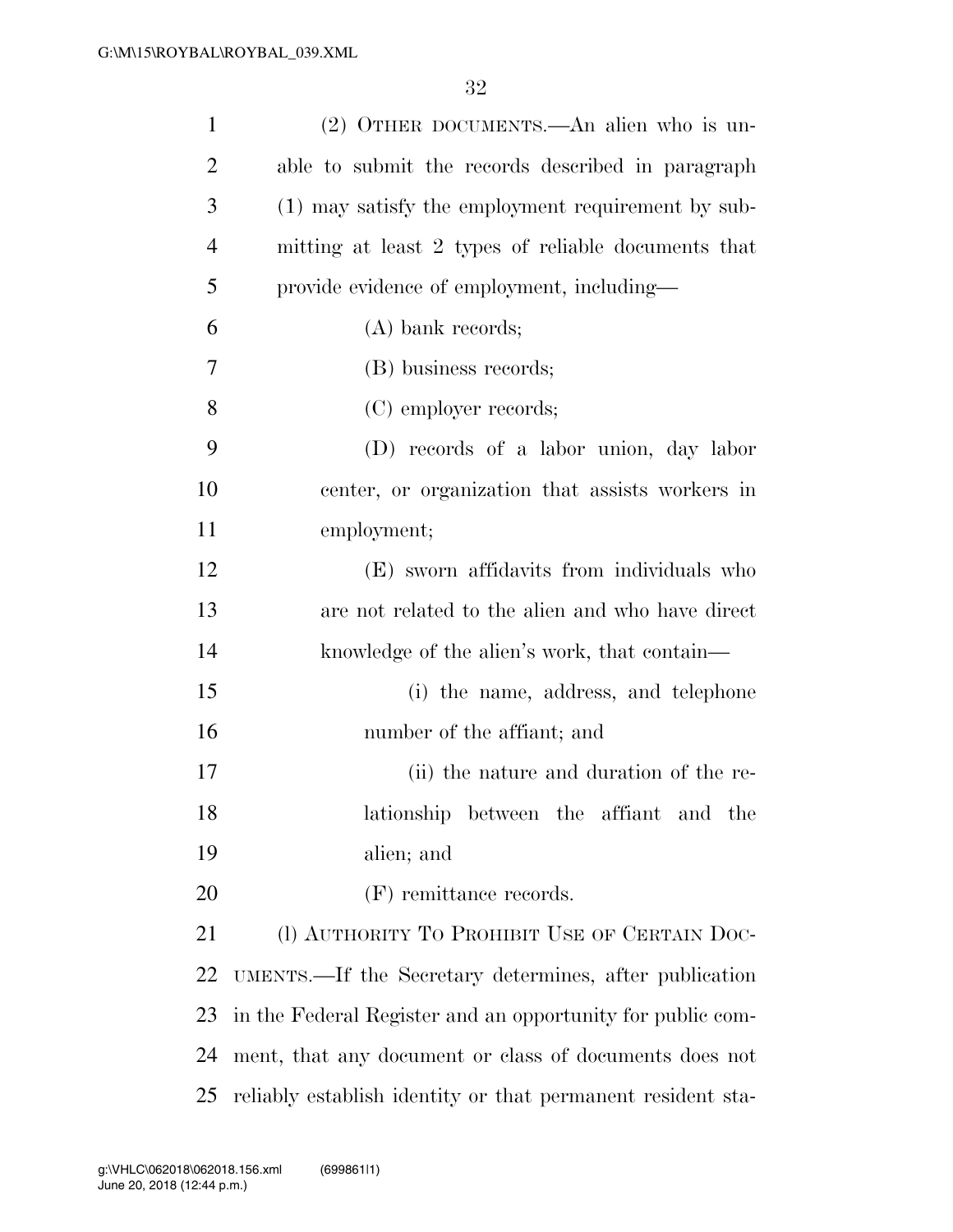tus on a conditional basis is being obtained fraudulently to an unacceptable degree, the Secretary may prohibit or restrict the use of such document or class of documents. **SEC. 7. RULEMAKING.** 

 (a) INITIAL PUBLICATION.—Not later than 90 days after the date of the enactment of this Act, the Secretary shall publish regulations implementing this Act in the Federal Register. Such regulations shall allow eligible indi- viduals to immediately apply affirmatively for the relief available under section 3 without being placed in removal proceedings.

 (b) INTERIM REGULATIONS.—Notwithstanding sec- tion 553 of title 5, United States Code, the regulations published pursuant to subsection (a) shall be effective, on an interim basis, immediately upon publication in the Fed- eral Register, but may be subject to change and revision after public notice and opportunity for a period of public comment.

 (c) FINAL REGULATIONS.—Not later than 180 days after the date on which interim regulations are published under this section, the Secretary shall publish final regula-tions implementing this Act.

 (d) PAPERWORK REDUCTION ACT.—The require-ments under chapter 35 of title 44, United States Code,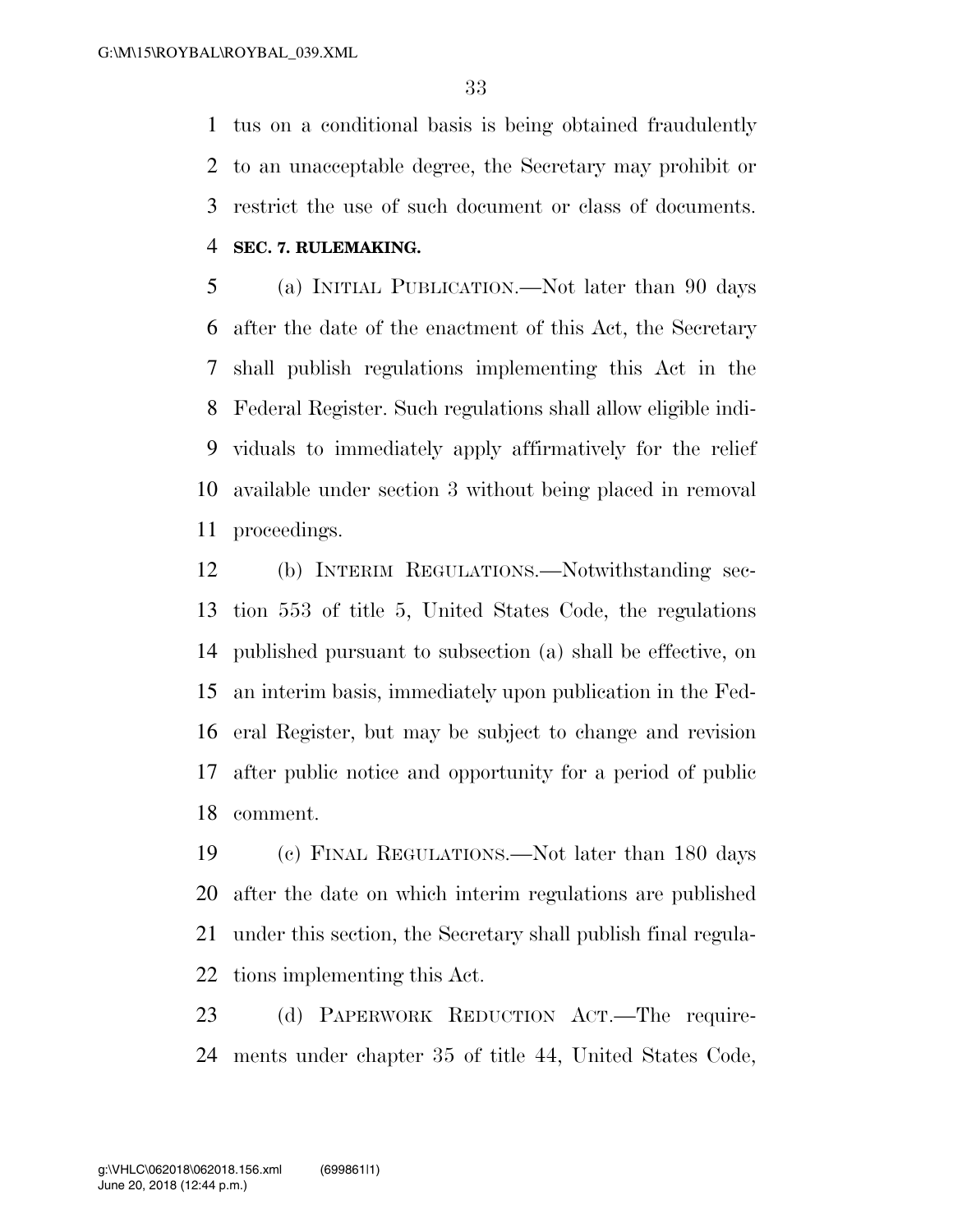(commonly known as the ''Paperwork Reduction Act'') shall not apply to any action to implement this Act.

#### **SEC. 8. CONFIDENTIALITY OF INFORMATION.**

 (a) IN GENERAL.—The Secretary may not disclose or use information provided in applications filed under this Act or in requests for DACA for the purpose of immigra-tion enforcement.

 (b) REFERRALS PROHIBITED.—The Secretary may not refer any individual who has been granted permanent resident status on a conditional basis or who was granted DACA to U.S. Immigration and Customs Enforcement, U.S. Customs and Border Protection, or any designee of either such entity.

 (c) LIMITED EXCEPTION.—Notwithstanding sub- sections (a) and (b), information provided in an applica- tion for permanent resident status on a conditional basis or a request for DACA may be shared with Federal secu-rity and law enforcement agencies—

- (1) for assistance in the consideration of an ap- plication for permanent resident status on a condi-21 tional basis;
- (2) to identify or prevent fraudulent claims;
- (3) for national security purposes; or
- (4) for the investigation or prosecution of any felony not related to immigration status.